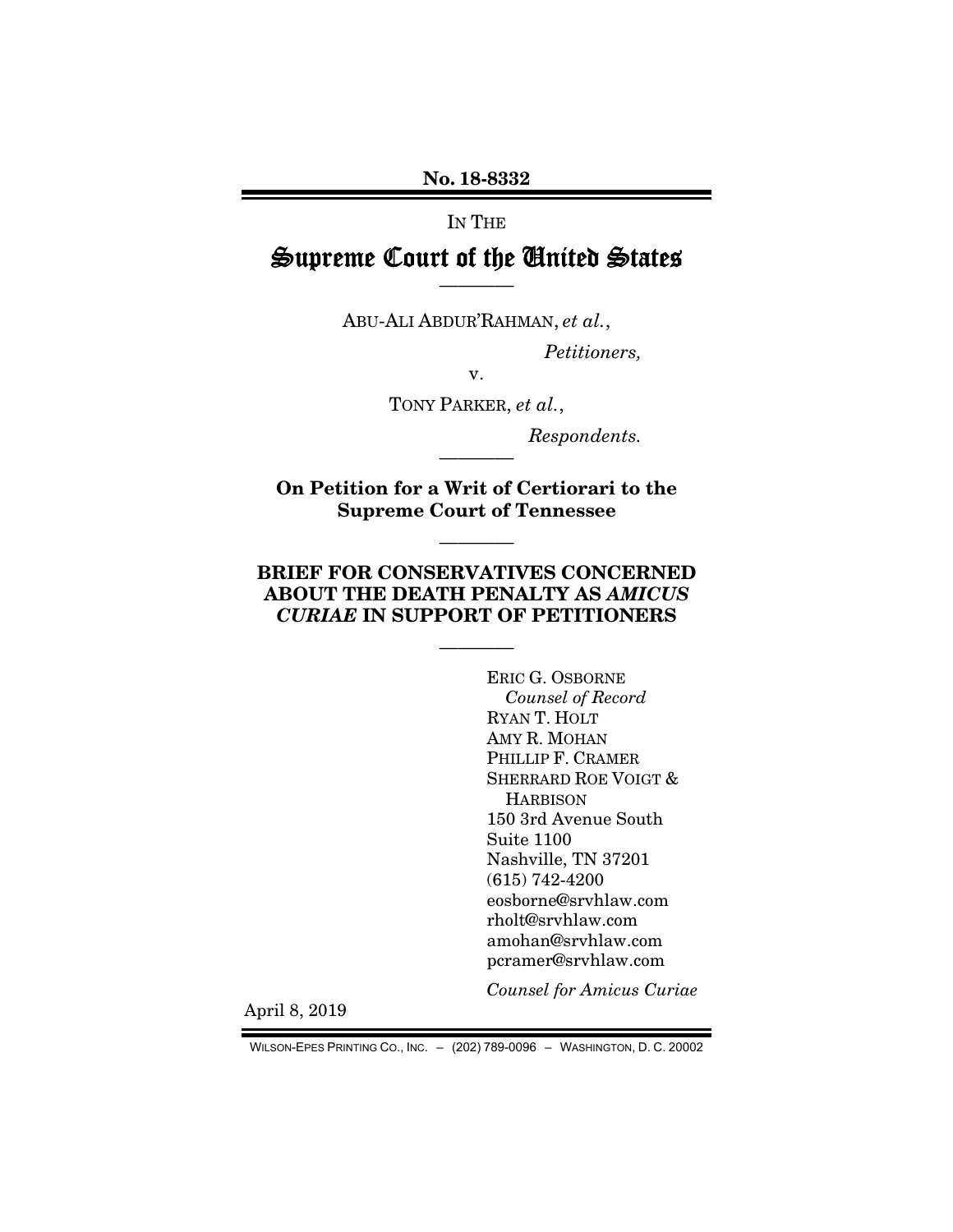# QUESTION PRESENTED

Does a state deprive condemned prisoners of due process when, to defeat a challenge to the state's method of execution, state officials rely on and the state courts credit testimony regarding privileged communications that the prisoners could not effectively challenge through cross-examination or otherwise because they were barred from reviewing the privileged material and from access to the witnesses covered by the privilege?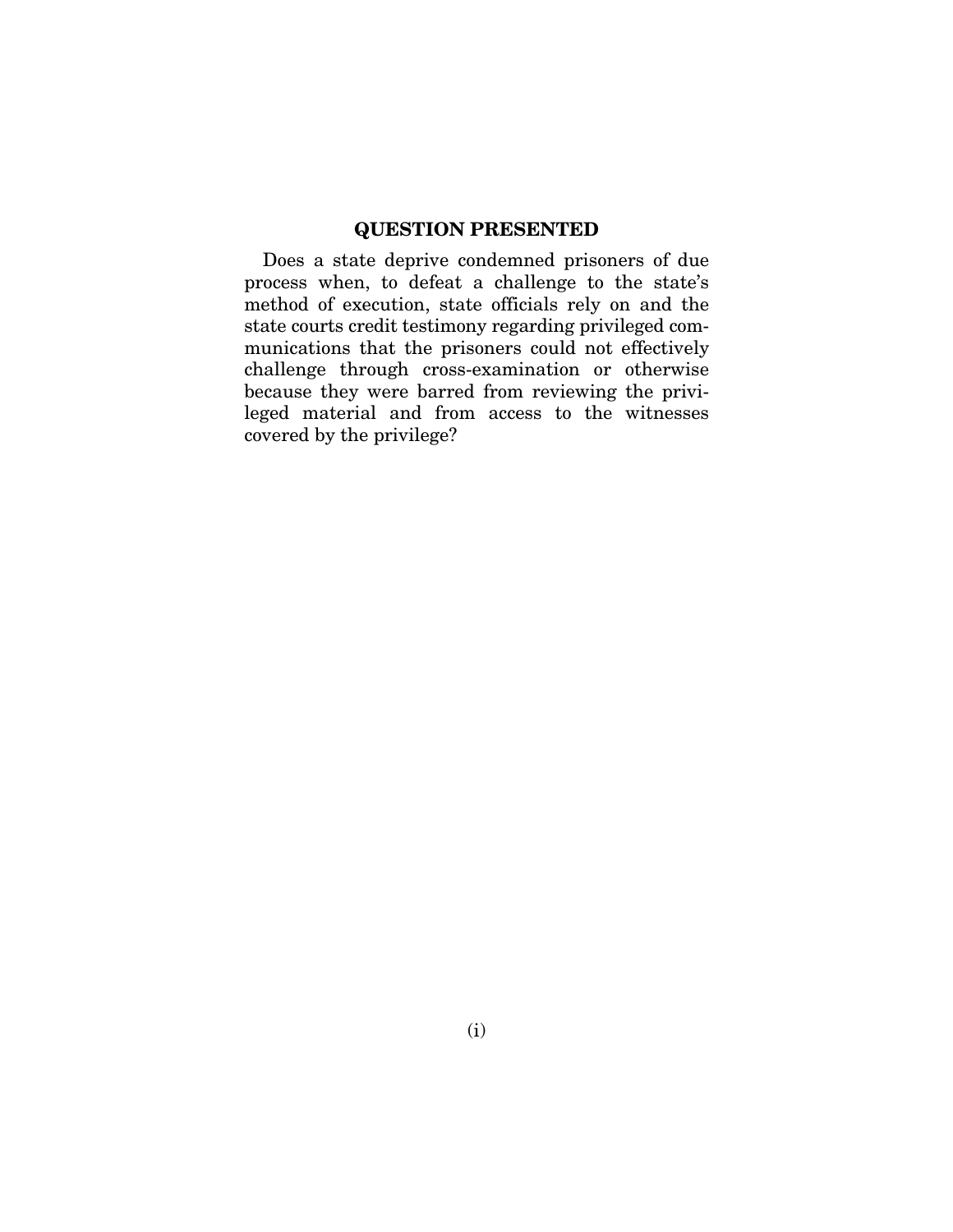# TABLE OF CONTENTS

|--|

|                                                                                                                                 | $\mathbf{I}$   |
|---------------------------------------------------------------------------------------------------------------------------------|----------------|
| TABLE OF AUTHORITIES                                                                                                            | iv             |
| INTEREST OF AMICUS CURIAE                                                                                                       | 1              |
| SUMMARY OF ARGUMENT                                                                                                             | $\overline{2}$ |
| REASONS FOR GRANTING THE WRIT                                                                                                   | 4              |
| I. The Fairness Principle Is a Fundamental<br>Right Our System of Jurisprudence Has<br>Recognized For Over a Century            | 6              |
| II. The Original Meaning of the Due Process<br>Clause Was to Protect Rights Such as the                                         | 11             |
| III. If This Court Permits Due Process Viola-<br>tions Such as Tennessee's to Continue,<br>Citizens Could Lose Their Ability to |                |
| Vindicate Constitutional Rights                                                                                                 | 14             |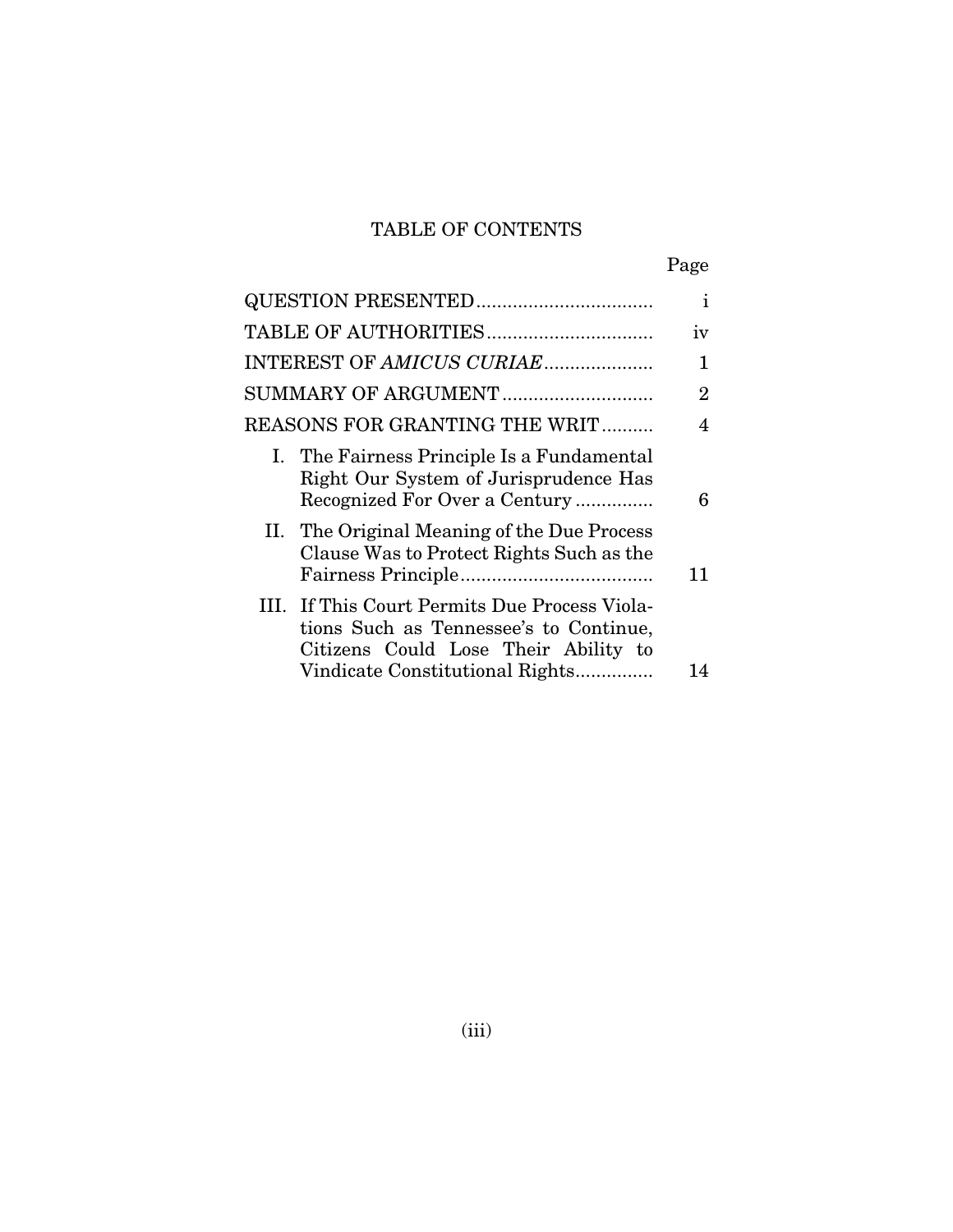# TABLE OF AUTHORITIES

 $\begin{tabular}{cc} \textbf{CASES} & \textbf{Page(s)}\\ \end{tabular}$ 

| Arredondo v. State,                                                                                 |   |
|-----------------------------------------------------------------------------------------------------|---|
| 411 P.3d 640 (Alaska Ct. App. 2018)<br>10                                                           |   |
| Brown v. Board of Levee Com'rs,<br>13                                                               |   |
| Brown v. United States,                                                                             | 9 |
| Bucklew v. Precythe,<br>587 U.S. __, No. 17-8151 (U.S. Apr. 1,                                      |   |
| Clark v. United States,                                                                             | 9 |
| Ex parte Meadowbrook Ins. Grp., Inc.,<br>10                                                         |   |
| Glossip v. Gross,                                                                                   |   |
| Hunt v. Blackburn,<br>6, 9                                                                          |   |
| Hurtado v. California,                                                                              |   |
| In re Echostar Commc'ns Corp.,<br>448 F.3d 1294 (Fed. Cir. 2006)<br>10                              |   |
| Marbury v. Madison,<br>11                                                                           |   |
| Murray's Lessee v. Hoboken Land &<br>Improvement Co.,<br>59 U.S. (18 How.) 272 (1855) 5, 12, 13, 14 |   |
| People v. Davis,<br>637 N.Y.S.2d 297 (Nassau Cty. Ct. 1995)<br>10                                   |   |

iv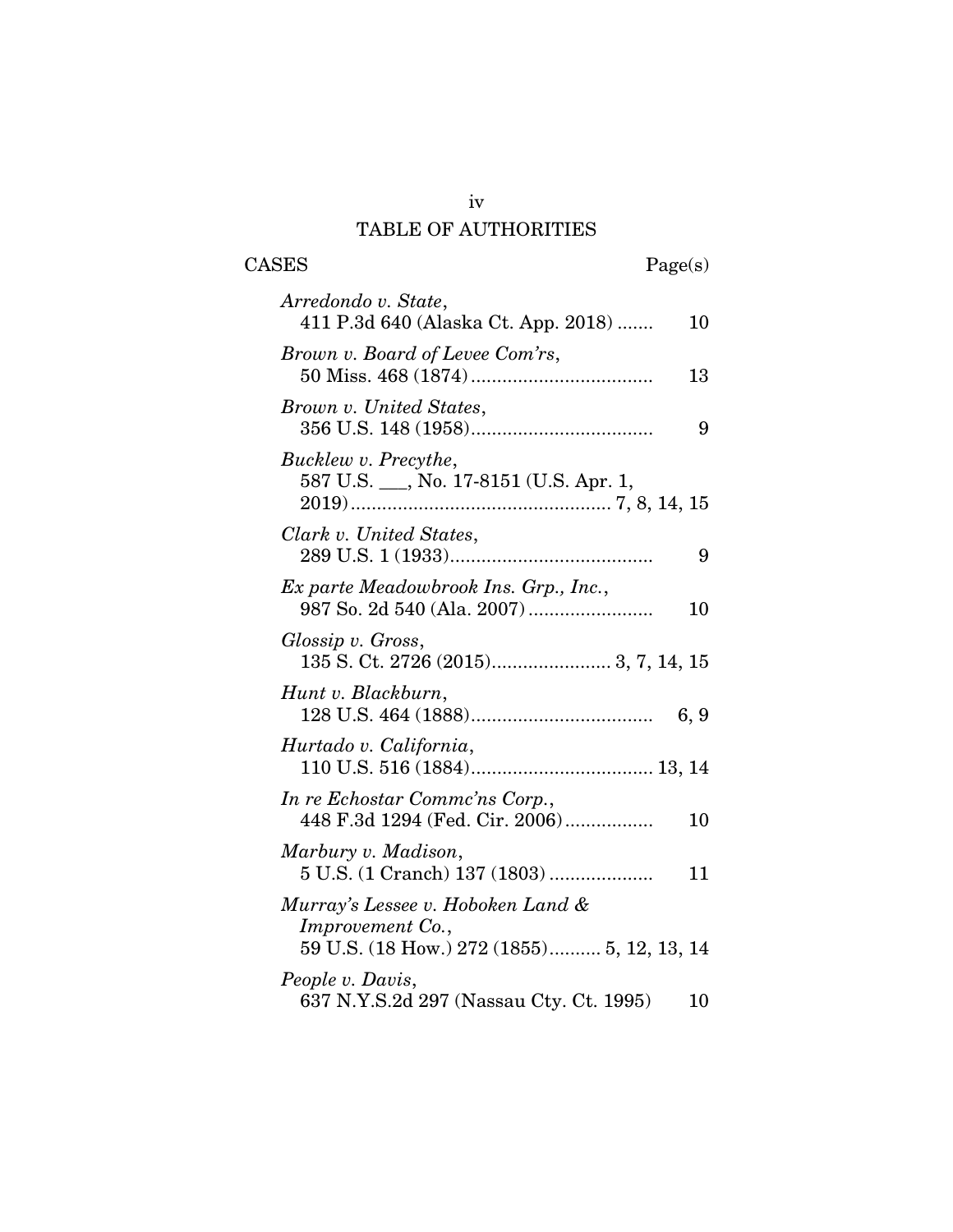#### TABLE OF AUTHORITIES—Continued

### CONSTITUTION Page(s)

### **STATUTES**

| Ark. Code Ann. § 25-19-105(b)(19)       | 15 |
|-----------------------------------------|----|
|                                         | 16 |
|                                         | 16 |
| Ohio Rev. Code Ann. § 2923.129(B)       | 16 |
| Tenn. Code Ann. § 10-7-504(a)(23)       | 17 |
| Tenn. Code Ann. $\S 10-7-504(h)(1)$     | 4  |
| Tenn. Code Ann. § 10-7-504( $o$ )(1)(C) | 15 |
| Tenn. Code Ann. § 10-7-504( $o(2)$      | 15 |
| Tenn. Code Ann. § 10-7-504( $o(3)$      | 15 |
| Tenn. Code Ann. § 10-7-504( $o$ )(4)    | 15 |
|                                         |    |

## OTHER AUTHORITIES

1 BLACKSTONE'S COMMENTARIES: WITH NOTES OF REFERENCE, TO THE CONSTITU-TION AND LAWS, OF THE FEDERAL GOVERNMENT OF THE UNITED STATES; AND OF THE COMMONWEALTH OF VIRGINIA (St. George Tucker, ed., 1803) .................. 12

v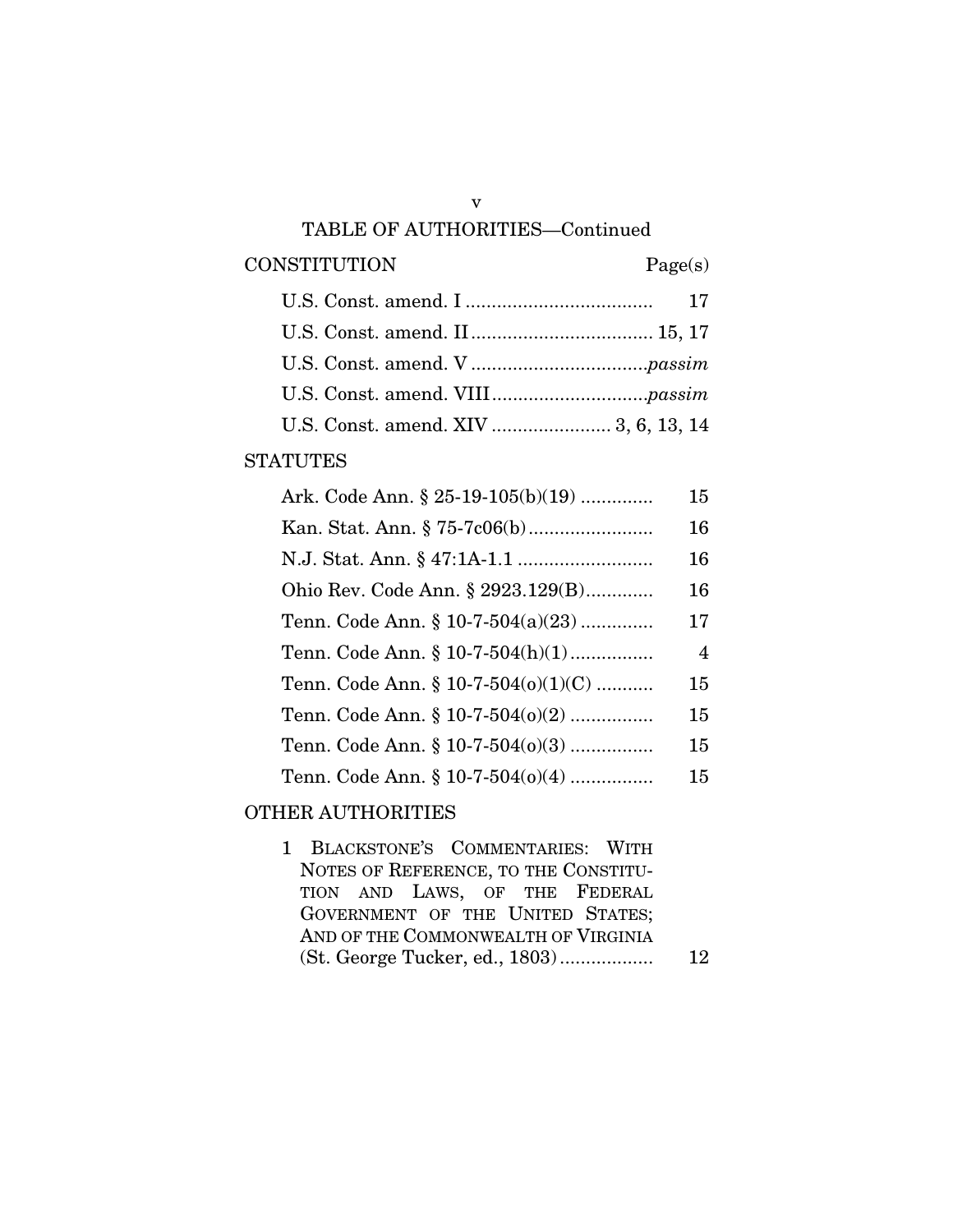# TABLE OF AUTHORITIES—Continued

Page(s)

| Chicago Tribune, Why such secrecy on gun     |
|----------------------------------------------|
| <i>permits</i> (July 11, 2014), available at |
| http://www.chicagotribune.com/opinion/c      |
| t-xpm-2014-07-11-ct-concealed-carry-per      |
| mit-edit-0711-20140711-story.html  16, 17    |
| Common Law, Black's Law Dictionary           |
| Nathan S. Chapman & Michael W.               |
| McConnell, Due Process as Separation of      |
| Powers, 121 Yale L. J. 1672 (2012)  11, 12   |
| The Declaration of Independence (U.S.        |
| 4, 5                                         |

vi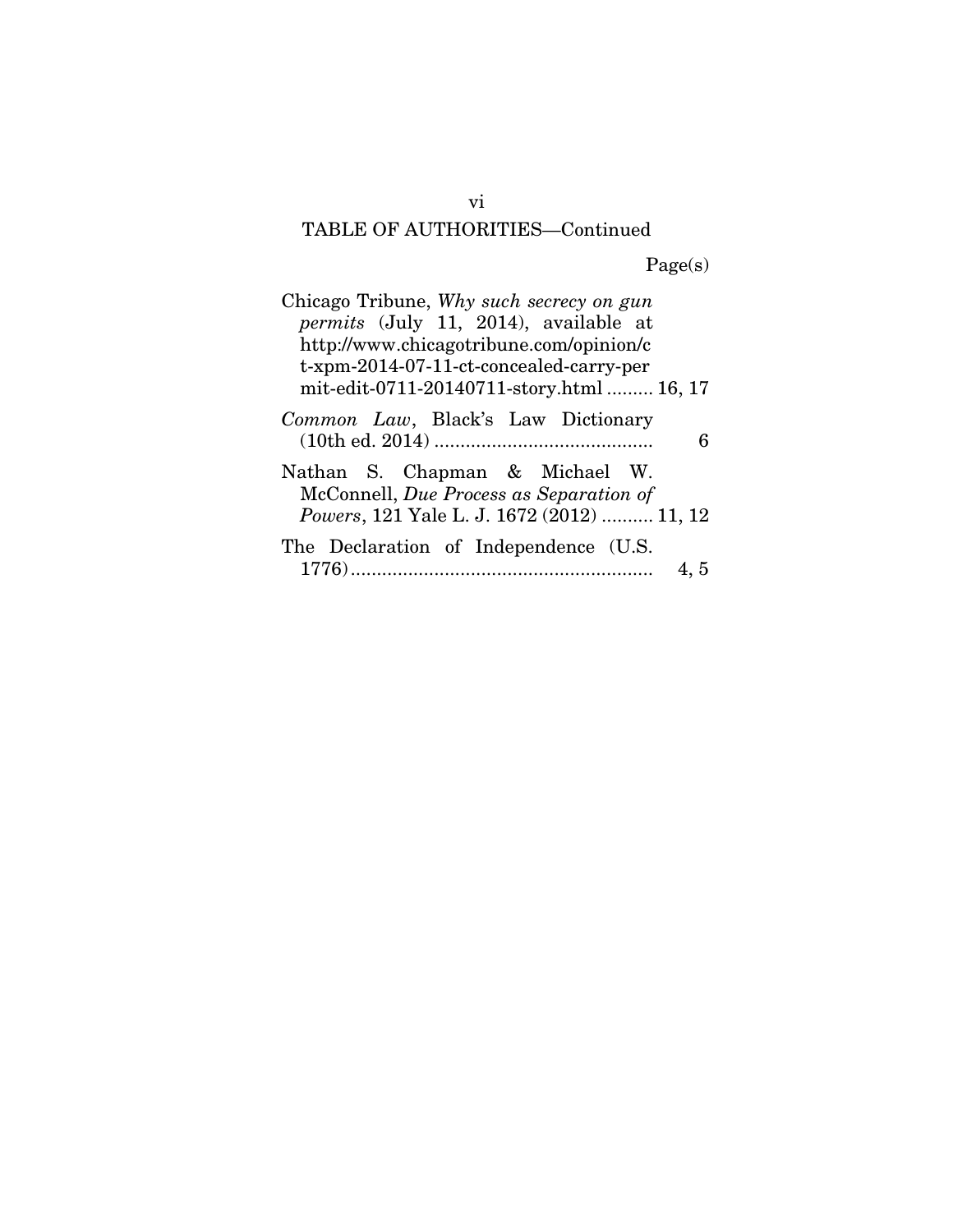#### INTEREST OF *AMICUS CURIAE*

In accordance with Supreme Court Rule 37, *amicus curiae* respectfully submits this brief in support of the Petitioner.1 *Amicus curiae*, Conservatives Concerned About the Death Penalty ("CCATDP"), is a nationwide network of political and social conservatives who question the alignment of capital punishment with conservative values and principles. CCATDP's members comprise a diverse group of conservatives whose reticence toward the death penalty stems from shared principles and values, including:

- A belief in limiting the powers of government and a concern that the death penalty is inconsistent with limited government power because of both the monetary cost and the oft unchecked apparatus necessary to effectuate executions;
- Distrust of the state and its ability to handle matters perfectly, especially with irrevocable matters of life and death;
- A belief that the death penalty is not effective in combatting violent crime and that its implementation ultimately hurts the families of victims; and
- A belief that the death penalty contradicts the value of life, which is of utmost importance to CCADTP and its members.

 <sup>1</sup> Pursuant to Rule 37.3(a), all parties received timely notice of the intent to file this brief and have consented to the filing of this brief. No party's counsel authored any part of this brief. No party or party's counsel contributed any money to fund the preparation or submission of this brief. No persons or entity other than *amicus* or its counsel contributed any money to fund the preparation or submission of this brief.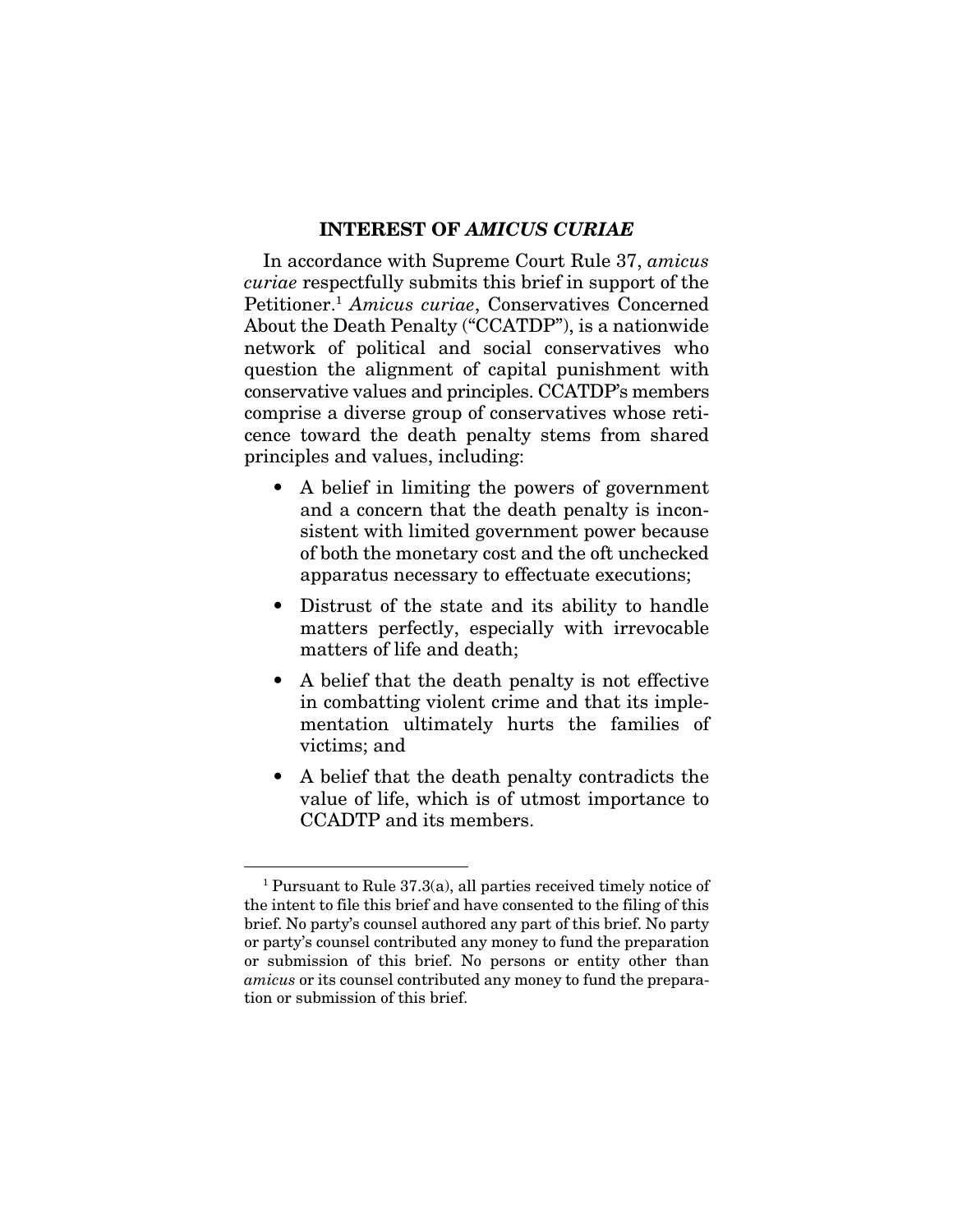Among the many costs of the death penalty are an erosion of public trust in our court system and its fairness toward all citizens. Because of differences in application and implementation, the death penalty raises fairness concerns about who receives the death penalty, whether trials are handled properly and with impartiality, guilt or innocence when the stakes are so high, and how states actually conduct executions and whether state execution procedures are properly vetted and monitored. This case involves fairness to convicted prisoners seeking a fair trial on the constitutionality of the State of Tennessee's execution procedure. It implicates a due process principle called the "fairness principle."

The fact that Tennessee courts refused to follow the "fairness principle" because the State's legislature barred prisoners from obtaining information necessary to vindicate their constitutional rights illustrates precisely why CCADTP's members are so concerned about the death penalty and its effect on due process rights. *Amicus* encourages this Court to be concerned too. CCADTP respectfully asks this Court to grant the Petition.

#### SUMMARY OF ARGUMENT

Certain procedural practices are so engrained and long-standing in our judicial culture that for them to be denied violates due process. Such is the case with the sword and shield doctrine—the notion that a party cannot use privileged information to prove its case yet still claim the privilege—a procedural practice so fundamental it has been termed the "fairness principle." The fairness principle has been embraced for over a century by virtually every jurisdiction in the country. It is a judicially-created doctrine, universally accepted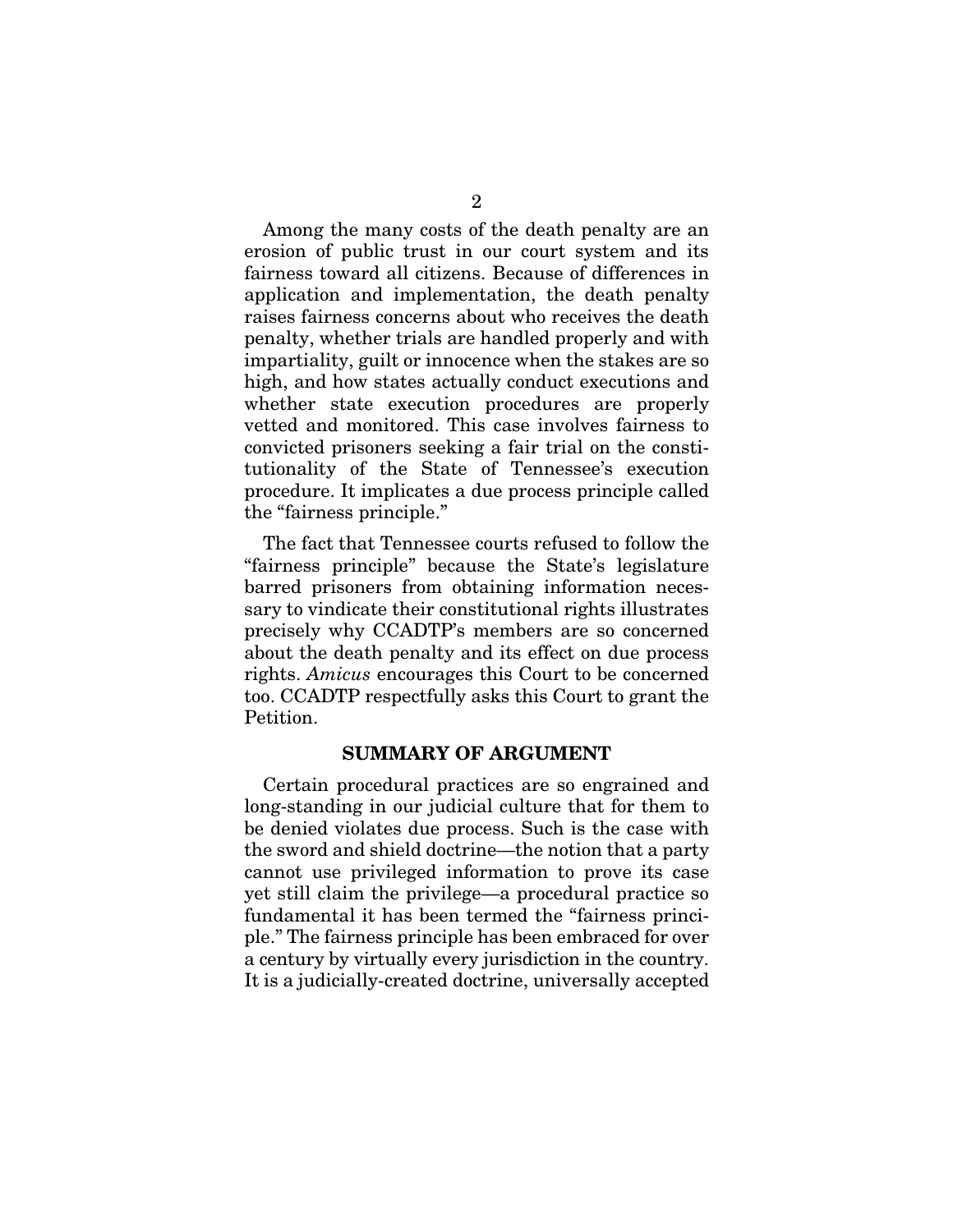and applied, that has become part of the procedural common law.

Via legislation, Tennessee has made it impossible for prisoners challenging the State's method of execution to obtain information necessary to prove their case under this Court's standard set out in *Glossip v. Gross*, 135 S. Ct. 2726 (2015). The fact that a statute has made it impossible for citizens to vindicate their Eighth Amendment rights is a significant constitutional problem in itself, but coupled with the State's use of that same protected information to prove its case, Tennessee's violation has become an affront to both due process and the common law.

Prominent scholars have demonstrated that, at the founding, the Due Process Clause of the Fifth (and later of the Fourteenth) Amendment related to separation of powers—due process originally meant that the legislature should not impinge on powers reserved to the judiciary. In accordance with that original meaning, this Court established long-ago that due process means that procedural rights enjoyed at common law cannot be taken away via legislation. Yet that is what Tennessee has done. And if Tennessee is permitted to do that in this scenario, the erosion of due process and inability of citizens to vindicate their constitutional rights in other contexts may spread. Tennessee has set a dangerous precedent that requires intervention by this Court.

CCADTP is a group of political and social conservatives deeply concerned about due process and fairness in the American system of justice. In Burkean conservative fashion, CCADTP is also deeply concerned about the public's loss of faith in our system of government. This case is doing immense damage to the public's trust, and as a precedent could do even greater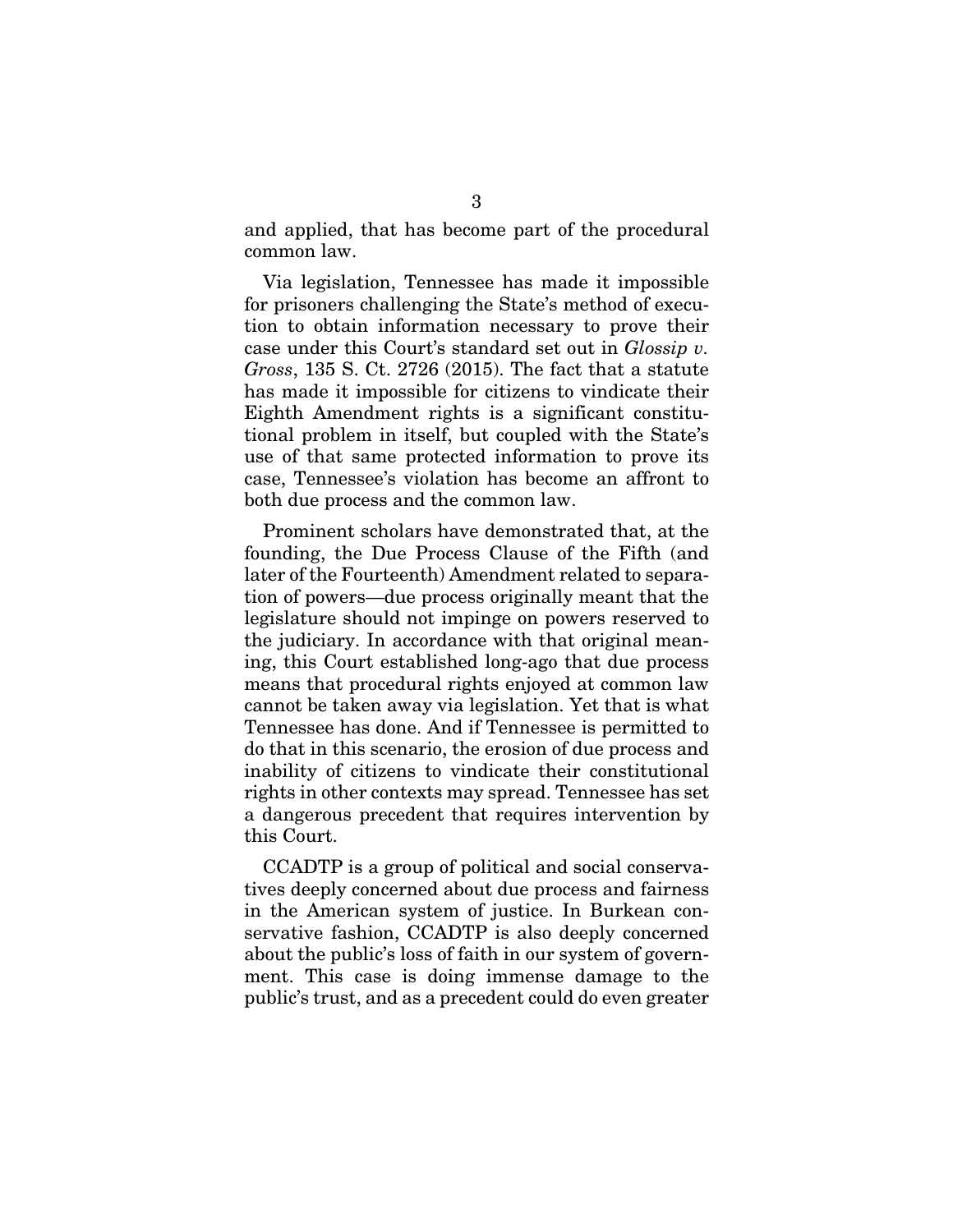damage in the future. CCADTP requests that this Court grant the Petition.

#### REASONS FOR GRANTING THE WRIT

This is a due process case.

But this is not just any due process case. This is a case involving denial of a procedural due process right so long-standing and fundamental that it has been termed the "fairness principle."

Moreover, the court below denied fundamental procedural due process when the stakes could not be higher—when the State's power over life and death is at stake. And the reason it did so was because a new state statute termed the Secrecy Act compelled the result. *See* Tenn. Code Ann. § 10-7-504(h)(1). That cannot be allowed to stand.

In the annals of increasing government powers and government assertions that citizens are powerless to contest, this case involves the most extreme example yet—via legislation, the State of Tennessee has taken away the ability of certain citizens to secure a fair hearing to prove that their Eighth Amendment rights are being denied them. If that precedent can be set in this context, what will prevent government actors from taking similar steps in countless other contexts? This brief does not question the constitutionality of the death penalty, but *amicus* asserts that the loss of due process rights is far too dear a price to pay.

The United States exists because our founders would not abide the King taking away basic due process protections. The founding document of our nation, the Declaration of Independence, famously declares the right of the people to "Life, Liberty, and the Pursuit of Happiness" and states that when a government acts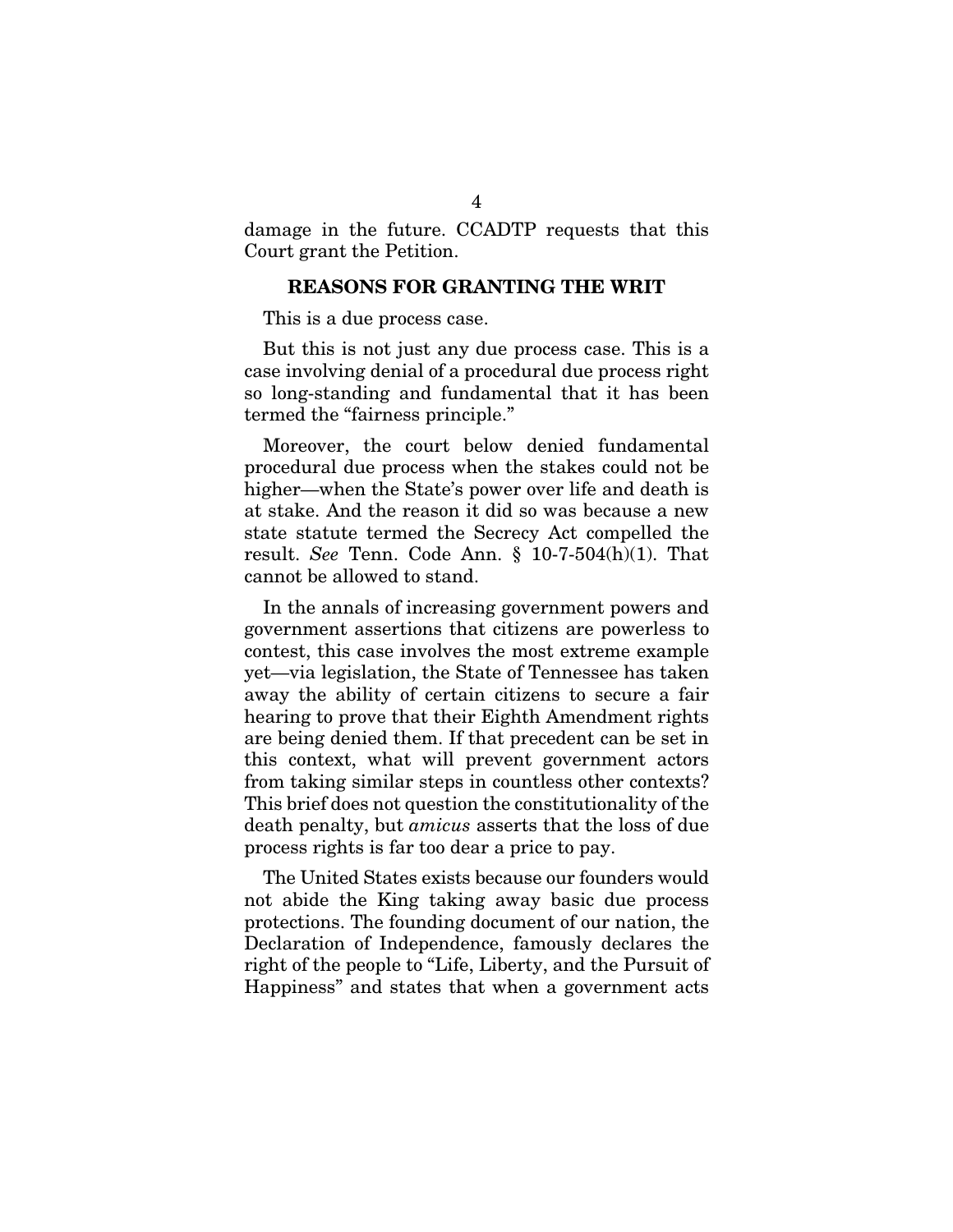despotically the people may "throw off such Government, and . . . provide new Guards for their future security." The Declaration of Independence, para. 2 (U.S. 1776). Among the offenses committed by the King against the American people, our founders listed specific due process concerns, such as

For depriving us in many cases, of the benefit of Trial by Jury:

For transporting us beyond Seas to be tried for pretended offences:

For abolishing the free System of English Laws in a neighbouring Province, establishing therein an Arbitrary government, and enlarging its Boundaries so as to render it at once an example and fit instrument for introducing the same absolute rule into these Colonies: [and]

For taking away our Charters, abolishing our most valuable Laws and altering fundamentally the Forms of our Governments.

Id., paras. 20-23. These points, which are so foundational to our American identity that they are taught to school children at a young age, illustrate just how central due process and government accountability are to the American democratic experiment.

This Court has explicitly looked at that history to enunciate what procedural due process protections American citizens enjoy. In the antebellum era, this Court stated that one of the original purposes of the Due Process Clause was to secure ancient procedural rights available at common law. *Murray's Lessee v. Hoboken Land & Improvement Co.*, 59 U.S. (18 How.) 272, 275-77 (1855). By the logic of *Murray's Lessee*, the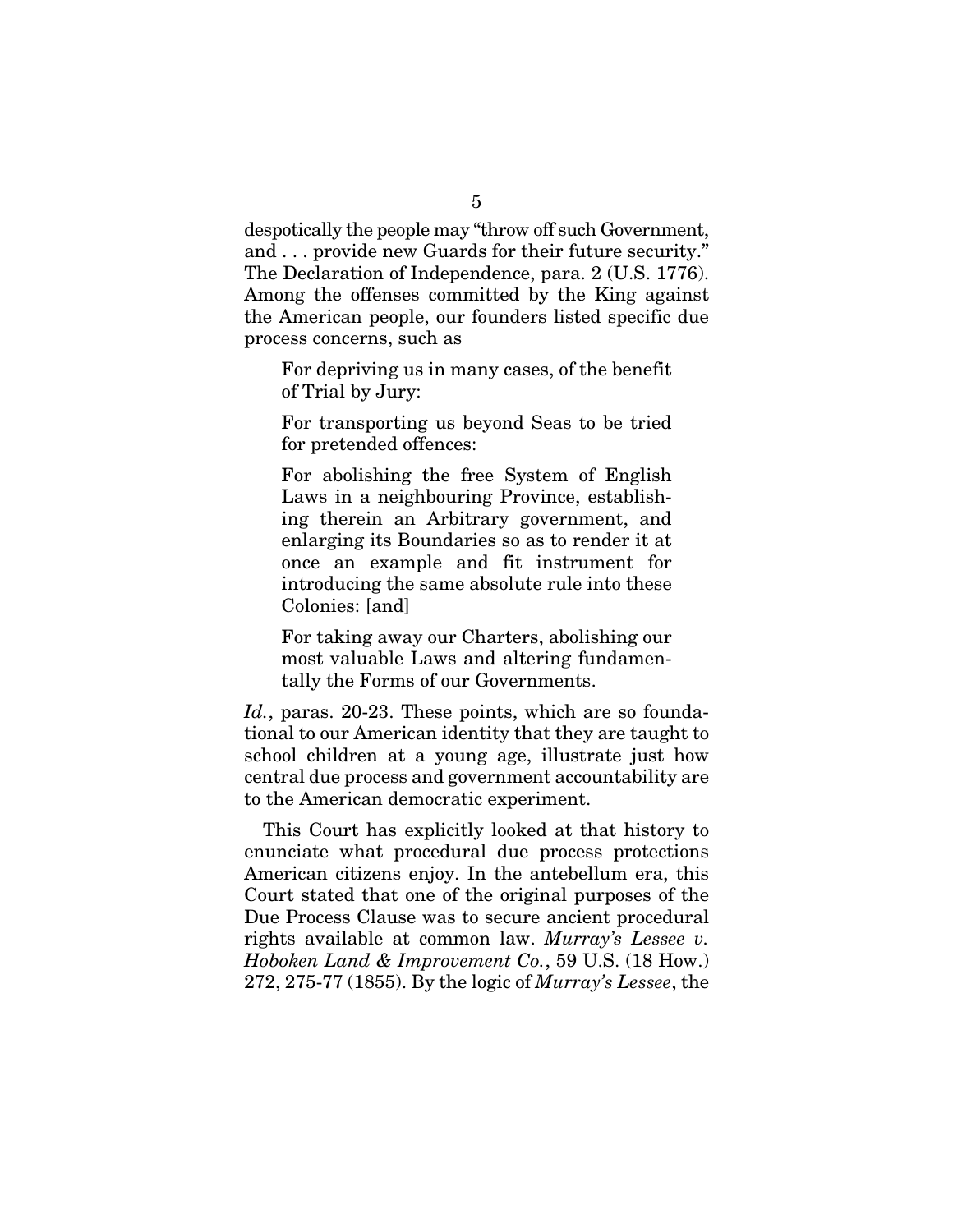fairness principle is one of those fundamental procedural rights. The fairness principle was stated by this Court nearly a century-and-a-half ago and has been adopted and continually reaffirmed by every jurisdiction in the United States. *See Hunt v. Blackburn*, 128 U.S. 464 (1888); Petition for a Writ of Certiorari at 4, 17. It is a common-law doctrine created by judicial decision—not one set out by written rules or statute—that is universal and unquestioned. *See Common Law*, Black's Law Dictionary (10th ed. 2014) ("The body of law derived from judicial decisions, rather than from statutes or constitutions[.]"). To take away that fundamental right would violate the original purpose of the Due Process Clause. There is no exigency present here to justify that.

It is precisely the expansion of government power and erosion of fundamental, individual rights that so deeply troubles *amicus*'s members. *Amicus* writes to draw this Court's attention to what Tennessee has done, why it violates procedural due process, why it contravenes the original intent of the Due Process Clauses of the Constitution, and why the precedent Tennessee has set is a danger to the individual liberty of all Americans.

*Amicus* respectfully requests that this Court grant the petition so that the fundamental procedural due process rights that have protected American citizens since the founding will continue.

## I. The Fairness Principle Is a Fundamental Right Our System of Jurisprudence Has Recognized For Over a Century

In 2018, Petitioners, twenty-six Tennessee prisoners slated for execution, challenged the State's current lethal injection protocol under this Court's two-part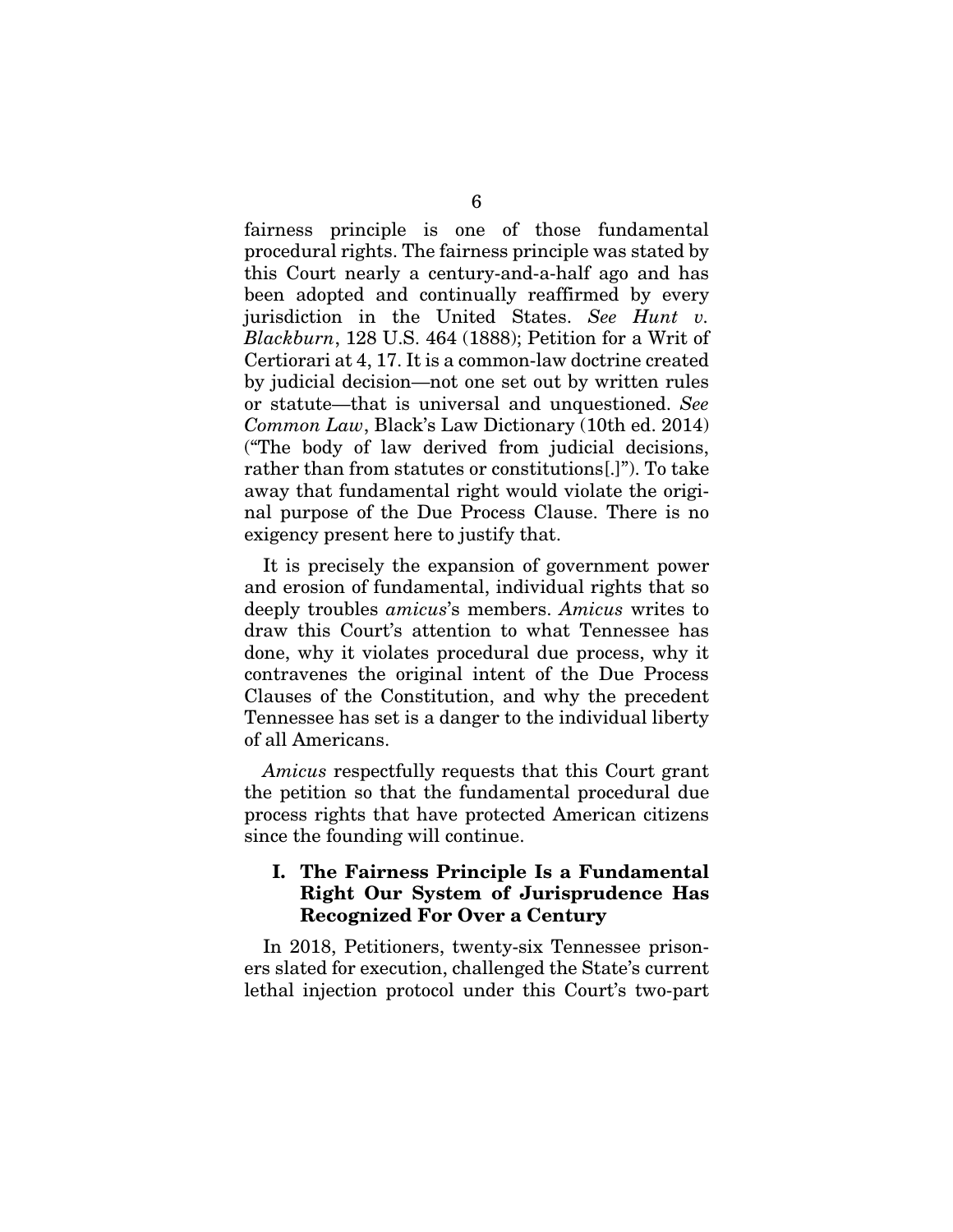test set out in *Glossip v. Gross*, 135 S. Ct. 2726 (2015), and reaffirmed in *Bucklew v. Precythe*, 587 U.S., No. 17-8151, slip op. at 6, 20 (U.S. Apr. 1, 2019). At the outset of the lawsuit, however, Petitioners were unaware that proof for the second prong of this Court's test of constitutionality—the availability of a proposed alternative—was unattainable because the only such proof was veiled by state secrecy laws and, therefore, wholly unavailable. In other words, Petitioners never had a chance. *Cf. Bucklew* at 6 (noting that a prisoner cannot successfully challenge a method of execution under the Eighth Amendment unless the prisoner identifies an alternative that is feasible, readily implemented, and in fact significantly reduces a substantial risk of severe pain).<sup>2</sup>

All proof showing that a proposed alternative drug is available was in the State's possession. Normally, traditional discovery mechanisms would have allowed Petitioners to uncover the State's information. But in this most important of cases, the Petitioners were given an impossible task—they had to prove that an alternative was available when they were barred by statute from reviewing the only available data on pharmaceutical contacts and drug availability. For example, Petitioners were barred from obtaining

<sup>&</sup>lt;sup>2</sup> This Court's opinion in *Bucklew* provides an additional reason that the Court should grant the Petition. In *Bucklew*, this Court permitted a method of execution because the petitioner had "extensive discovery" into alternative methods of execution. Slip Op. at 6. This Court noted that death sentences are permissible, even if painful, "so long as proper procedures are followed." Slip Op. at 8. But here proper procedures were not followed because there was no discovery—the essential discovery was completely barred. In other words, pursuant to the Court's opinion in *Bucklew*, Tennessee's action must be reversed. That is reason enough for this Court to grant the Petition.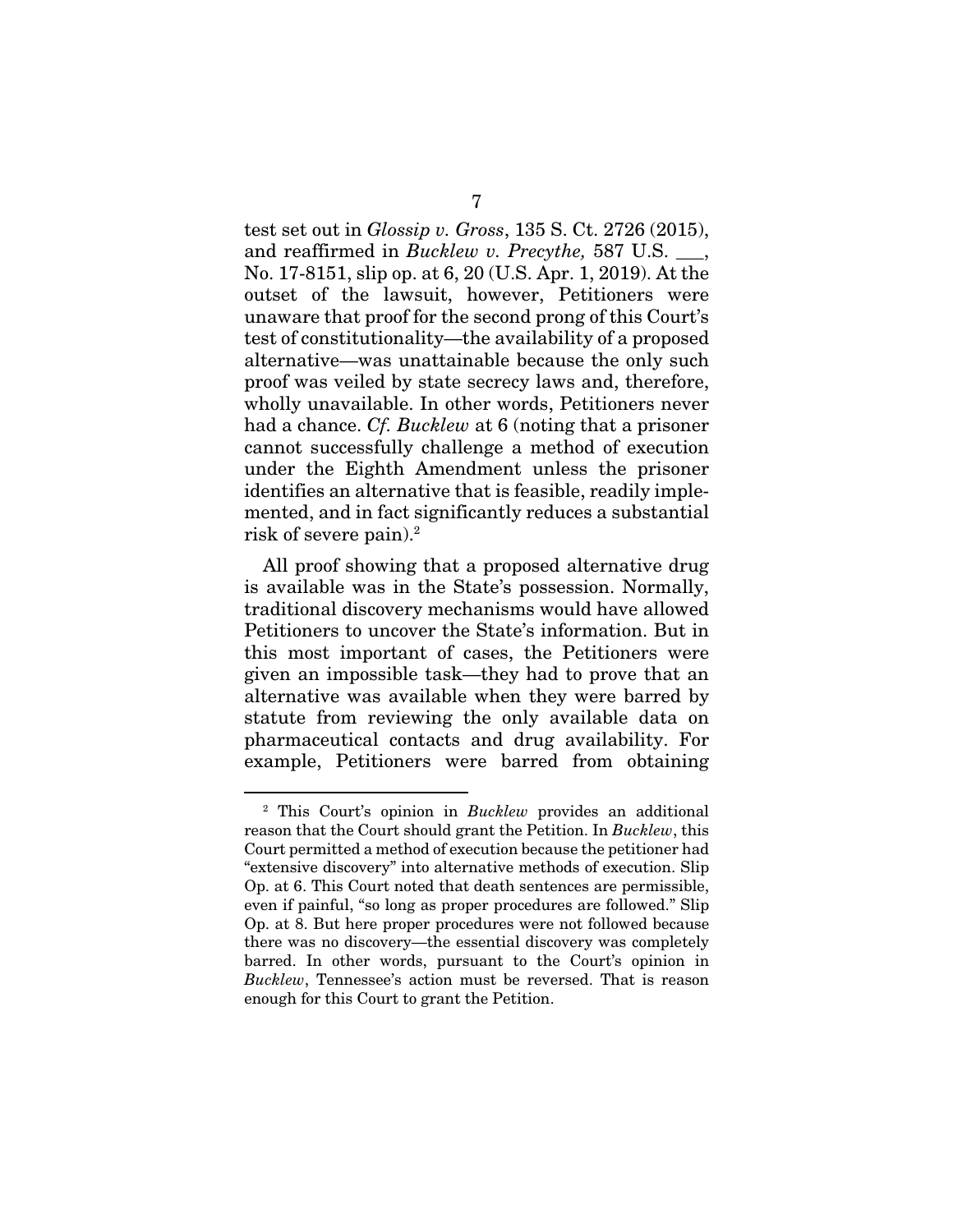discovery into the State's communications with ten suppliers whom the State conceded were willing to supply an alternative. Pet. at 8; Pet. App. at 127a. The Petitioners were barred from deposing the suppliers or the state officials with whom the suppliers interacted. Pet. at 10. The Petitioners could not effectively cross-examine the state officials who testified that pentobarbital—the alternative drug sought—was not reasonably available because the relevant information was redacted. Pet. at 8-9, 11. In sum, Petitioners had the burden to prove that an alternative was available but no means to contradict the State's untestable assertion that there was no alternative.3 And this fact was recognized by Tennessee Supreme Court Justice Sharon Lee in her dissent: "In Tennessee, executions are cloaked in secrecy, which makes it difficult—if not impossible—for the Petitioners to establish an available alternative to the State's method of execution." Pet. App. at 27a.

 <sup>3</sup> What Tennessee has done is precisely what *Bucklew* says states may not do. In *Bucklew,* this Court noted that states may not limit execution alternatives and thereby, via statute, take away a prisoner's right to prove an Eighth Amendment claim. 587 U.S. \_\_\_ (slip op. at 19-20) ("But the Eighth Amendment is the supreme law of the land, and the comparative assessment it requires can't be controlled by the State's choice of which methods to authorize in its statutes."); *see also id.* at 34 (Kavanaugh, J. concurring) ("I write to underscore the Court's additional holding that the alternative method of execution need not be authorized under current state law[.]"). If states cannot hamper Eighth Amendment claims by legislatively limiting available methods of execution, then it follows that states cannot hamper Eighth Amendment claims by legislatively barring discovery into how available those methods actually are. Otherwise states would be beyond Constitutional scrutiny, and the Eighth Amendment would not be the "supreme law of the land."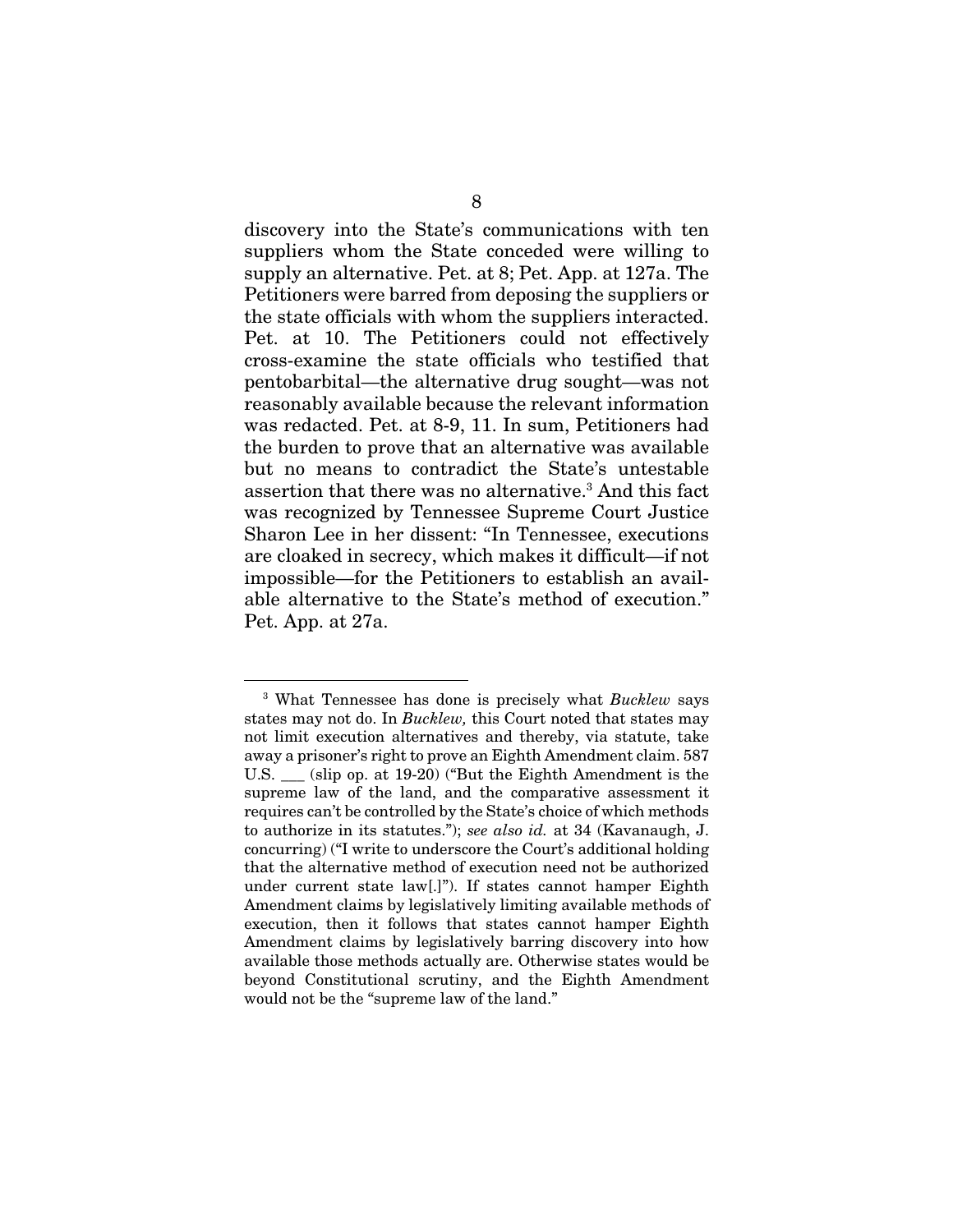This stark example of one party's complete inability to vindicate a constitutional right because of inaccessible information and a complete lack of transparency violates procedural rights at the core of due process. Our system is predicated upon the notion that no one is above the law. But if Tennessee can assert a dispositive fact based on underlying information that was shielded from Petitioners by a state secrecy law, then the bedrock principle that privilege cannot be used as both a sword and shield means nothing.

What Tennessee did is expressly prohibited by universal precedent nearly a century-and-a-half old. The sword-shield rule or "fairness doctrine" is an integral part of American jurisprudence. In *Hunt v. Blackburn*, 128 U.S. 464 (1888), this Court held that Mrs. Blackburn could not use privileged advice from her attorney to defend herself while simultaneously claiming privilege over that very same information. As this Court stated, "When Mrs. Blackburn entered upon a line of defense which involved what transpired between herself and [her attorney], and respecting which she testified, she waived her right to his giving his own account of the matter." *Id*. at 470-71. In other words, this Court instructed that fundamental fairness does not allow one to claim privilege as it suits the litigant or to waive privilege only at one's whim.

Since *Hunt*, this Court has consistently and repeatedly reaffirmed the fairness principle and held that the sword-shield rule is necessary to protect due process. *See Brown v. United States*, 356 U.S. 148, 156 (1958) (holding that a party cannot take the stand in her own behalf and then also claim the right to be free from cross-examination on matters raised by her own testimony on direct examination); *Clark v. United States*, 289 U.S. 1, 15 (1933) ("The privilege takes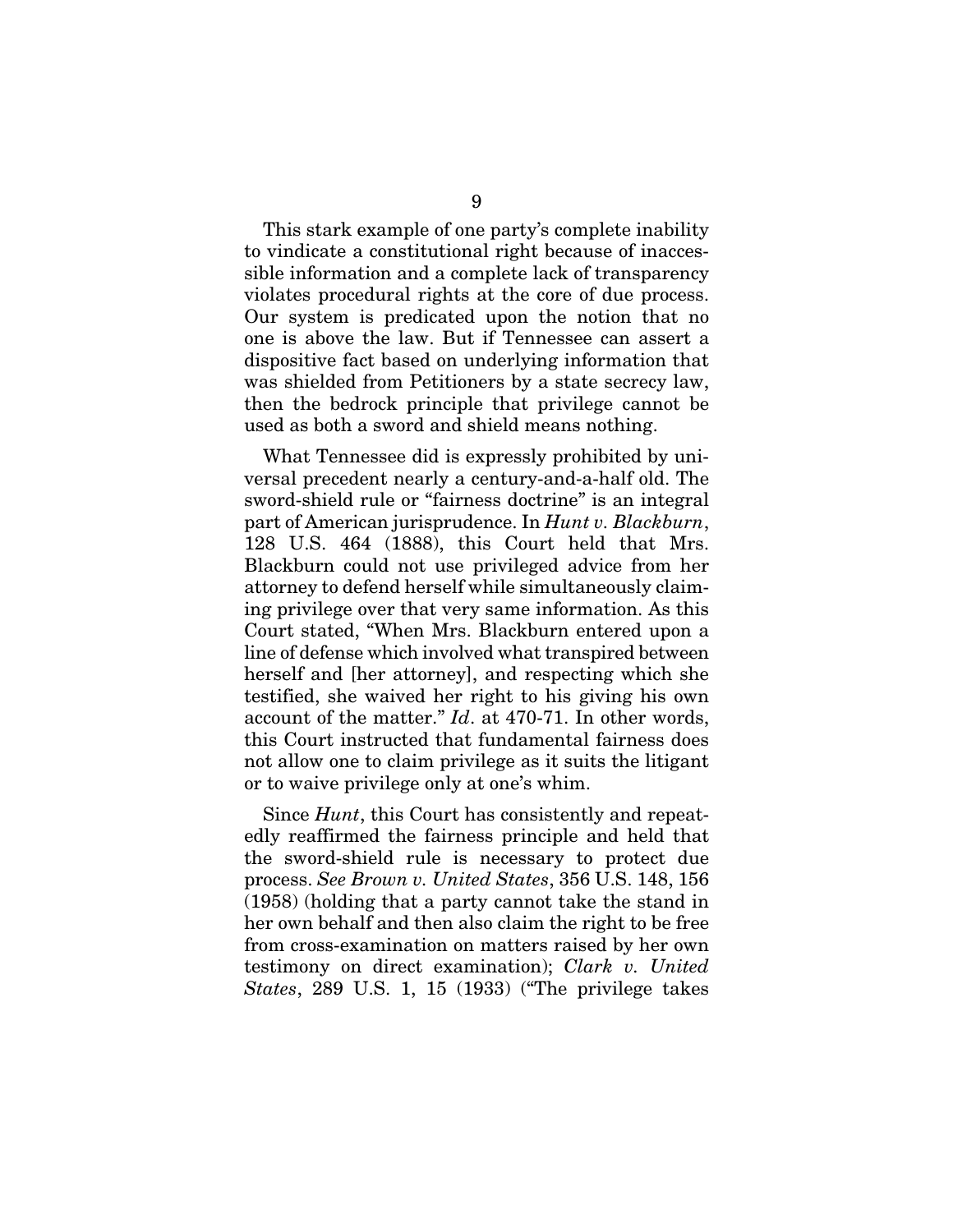flight if the relation is abused."). Indeed, the fairness doctrine is such an integral part of American jurisprudence that nearly every federal and state court has adopted the same or a similar doctrine. *See* Pet. at 17- 21 and App'x F.

Remarkably, this is one area of the law that enjoys widespread and virtually universal acceptance. The doctrine is applied in nearly every area of law and with different kinds of privileges. *See, e.g. In re Echostar Commc'ns Corp.*, 448 F.3d 1294, 1299 (Fed. Cir. 2006) (patent infringement case); *Ex parte Meadowbrook Ins. Grp., Inc.*, 987 So. 2d 540, 551 (Ala. 2007) (insurance coverage litigation); *Arredondo v. State*, 411 P.3d 640, 647 (Alaska Ct. App. 2018) (marital communications privilege); *People v. Davis*, 637 N.Y.S.2d 297, 301 (Nassau Cty. Ct. 1995) (physician-patient privilege). Moreover, as the foregoing cases illustrate, it is a rule articulated by courts and arising necessarily from the logic of how impartial proceedings take place. In other words, over the past 150 years, the fairness principle has been articulated as a common law procedural right derived, by necessity, from what must be for a litigant to enjoy fair due process.

This Court has never carved out a special exception to the fairness doctrine for capital cases. Neither has the State of Tennessee. To do so would be turn the doctrine on its head, as it exists to protect fundamental fairness and due process, principles that are undoubtedly most important when life and death are at stake.

A textbook application of the fairness principle in this case would have required Tennessee to either maintain the privilege but forego the ability for state officials to testify about the unavailability of an alternative drug, or assert that there is no available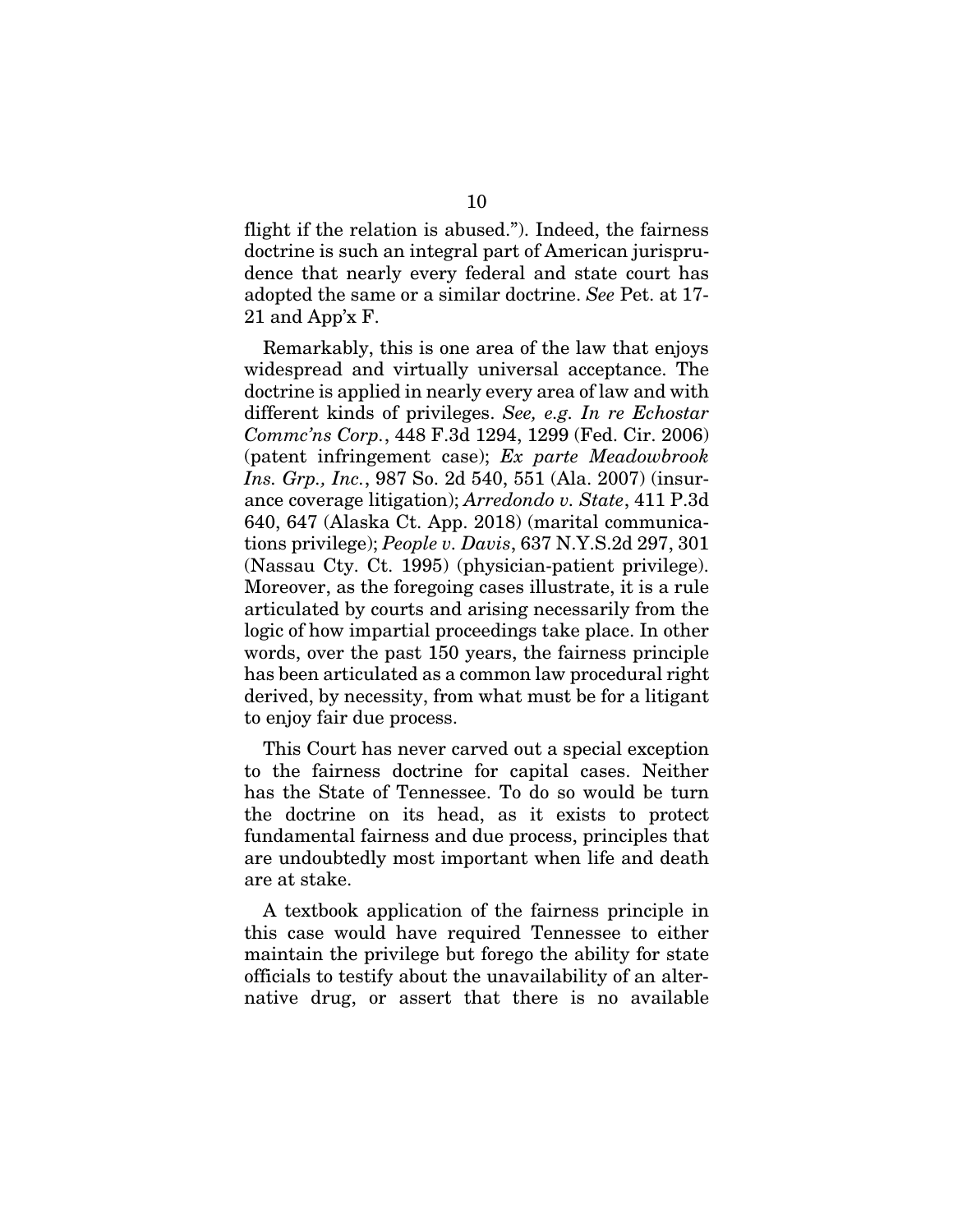alternative and waive the privilege in the interest of fairness. Instead, Tennessee was essentially given a pass—an opportunity to set aside deep-rooted principles of fairness and due process and to create what Petitioners have aptly described as "an irrebuttable presumption of correctness in the testimony of state officials on a dispositive issue in contested litigation." Pet. at 22. This Court did not envision such an exception in 1888, and it should not permit the procedural common law doctrine to be destroyed now. This Court should grant the Petition.

#### II. The Original Meaning of the Due Process Clause Was to Protect Rights Such as the Fairness Principle

When the Tennessee courts applied the Secrecy Act against the State's death-row inmates in violation of the fairness principle, they not only contravened decades of precedent from this and other courts but also deprived Petitioners of the type of procedural due process our country's founders originally understood due process to protect.

As Nathan Chapman and Michael McConnell have exhaustively and convincingly argued, at the founding, due process was originally about separation of powers. Nathan S. Chapman & Michael W. McConnell, *Due Process as Separation of Powers*, 121 Yale L. J. 1672 (2012). From its origin in Magna Carta, due process meant that legislatures could not invade the purview of the judiciary—the law-giver should be separate from the legal adjudicatory.<sup>4</sup> "Legislative acts

 <sup>4</sup> The same year this Court decided *Marbury v. Madison*, Henry St. George Tucker wrote an influential commentary on Blackstone and opined on the case of Robert Randall, the first person known to have asserted a Fifth Amendment Due Process Claim. McConnell,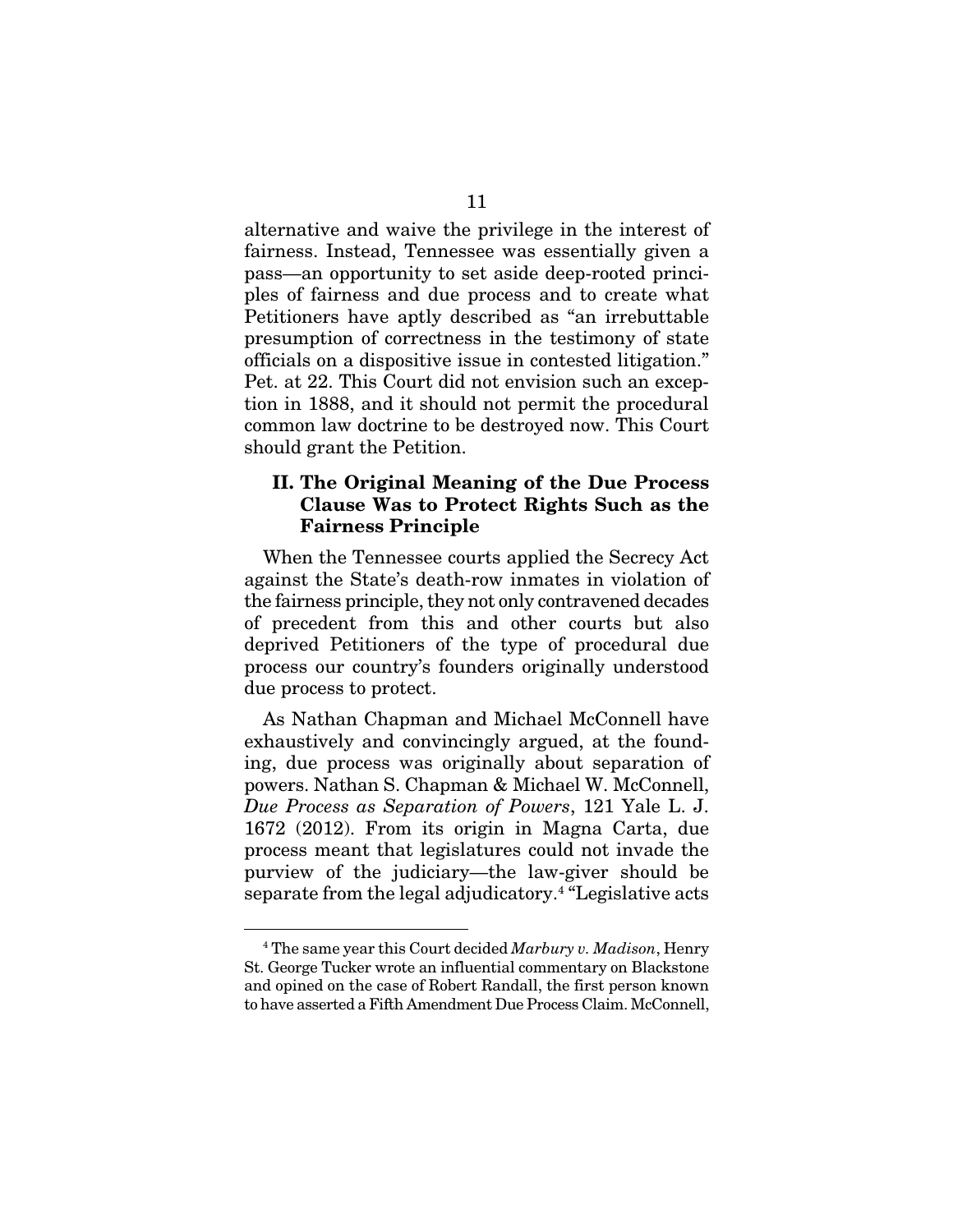violated due process not because they were unreasonable or in violation of a higher law, but because they exercised judicial power or abrogated common law procedural protections." *Id.* at 1677. Yet that is precisely what the Tennessee legislature has done with the Secrecy Act, which abrogates common law procedural protections over a century old.

In both the antebellum and Reconstruction eras, this Court explicitly stated that the original meaning of due process is that legislatures cannot take away common law procedural rights. First, in *Murray's Lessee*, this Court considered whether seizing property via a special warrant without judicial process violated the Fifth Amendment Due Process Clause. The Court stated that the two tests for due process are "whether th[e] process be in conflict with any of [the Constitution's] provisions" and, if not, whether the process conflicts with the "settled usages and modes of proceeding existing at common and statute law of England." 59 U.S. at 277. The Court went on to clarify that Congress cannot "withdraw from judicial cognizance any matter which, by its nature, is the subject of a suit at the common law[.]" *Id.* a 284. *Murray's Lessee* thus established that common law procedural

<u>.</u>

*supra*, at 1741. Randall had been detained by the sergeant-atarms of the House of Representatives without a trial. *Id.* Tucker argued that the House's action violated due process because "all the powers granted by the constitution are either legislative, and executive, or judicial; to keep them for ever [sic] separate and distinct . . . constitutes one of the fundamental principles of the American governments." 1 BLACKSTONE'S COMMENTARIES: WITH NOTES OF REFERENCE, TO THE CONSTITUTION AND LAWS, OF THE FEDERAL GOVERNMENT OF THE UNITED STATES; AND OF THE COMMONWEALTH OF VIRGINIA, 204 (St. George Tucker, ed., 1803).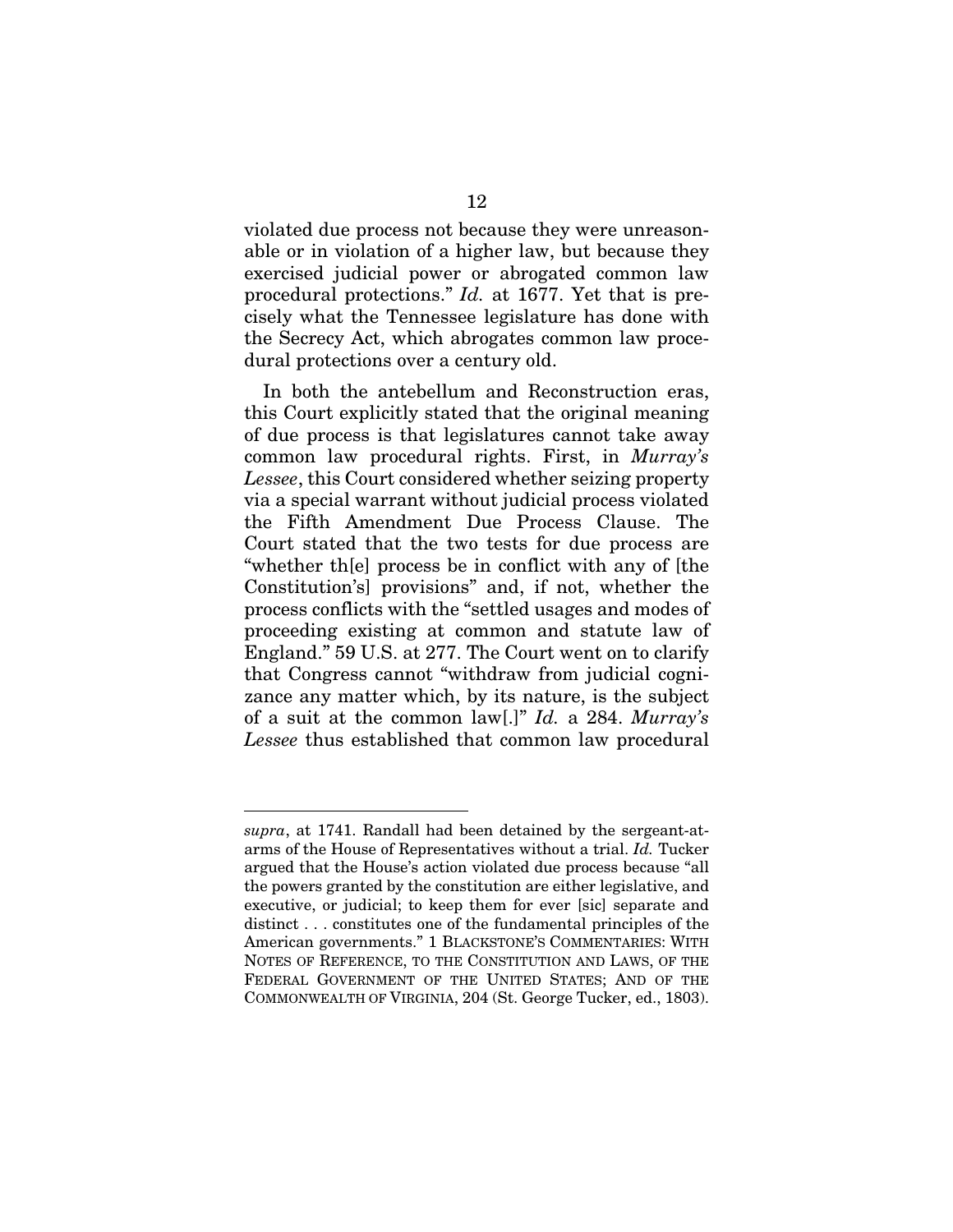rights enjoyed due process protections, and the legislature cannot take away those rights from the courts.

After the Civil War, this Court again considered the original meaning of due process in *Hurtado v. California*—now in the context of the Fourteenth Amendment Due Process Clause. 110 U.S. 516, 519-20 (1884). This Court elaborated on *Murray's Lessee* and noted that due process means more than just English common law rights, as it includes "settled usage both in England and in this country." *Id.* at 528. This Court further noted that due process is not limited to just ancient rights because the "true philosophy of our historical legal institutions [is] to say that the spirit of personal liberty and individual right . . . was preserved and developed by a progressive growth and wise adaptation to new circumstances and situations" leading to new forms and processes necessary to give effect to "modern ideas of self-government." *Id.* at 529. Due process "refers to certain fundamental rights which that system of jurisprudence, of which ours is a derivative, has always recognized." *Id.* at 536 (quoting *Brown v. Board of Levee Com'rs*, 50 Miss. 468, 479 (1874)). But "[a]rbitrary power, enforcing its edicts to the injury of the persons and property of its subjects, is not law." *Id.* at 536. This Court then gave examples of such arbitrary acts which are not due process of law—"acts of attainder, bills of pains and penalties, acts of confiscation, acts reversing judgments, and acts directly transferring one man's estate to another[.]" *Id.* at 536. Notably, all of the examples in *Hurtado* of actions violating due process are actions in which a legislature impinges on power that is within the authority of the judiciary—exactly the type of action the Tennessee legislature engaged in here.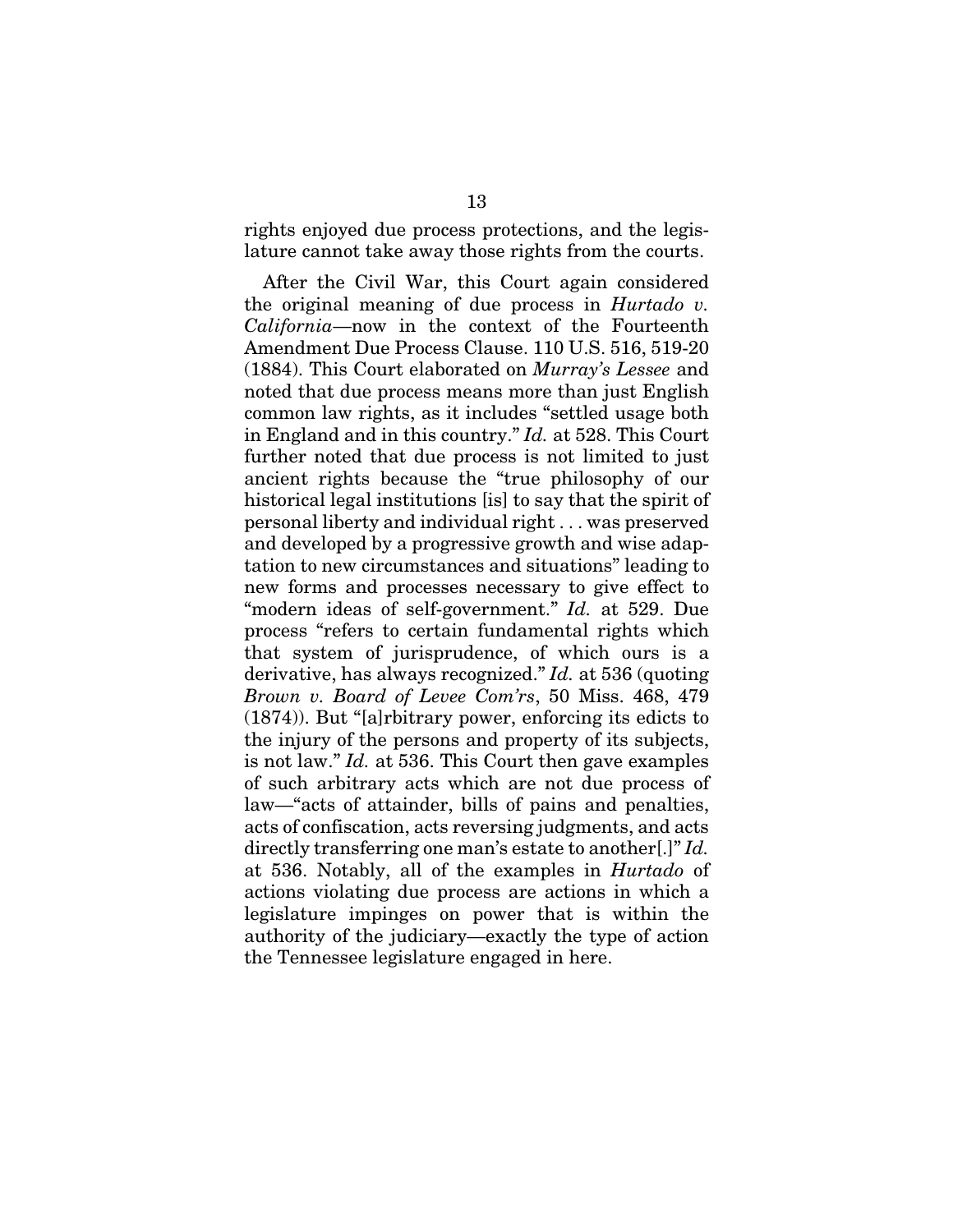*Murray's Lessee* and *Hurtado* together evince a clear understanding of the original meaning of due process—due process consists of "fundamental rights" that have been recognized in both the common law of England and the United States. These are rights that have become "settled usage" that our system of juris-

prudence has "always recognized." The fairness principle meets that test. It is a settled usage employed by all jurisdictions for nearly 150 years to give effect to modern ideas of self-government. In contrast, Tennessee's Secrecy Act, completely depriving Petitioners of the ability to prove their case, impinges on the judiciary's prerogative and is the sort of "arbitrary act" depriving someone of fundamental fairness that, according to this Court, violates due process as the founders understood it.

This Court should grant the Petition because Tennessee's action violates the original meaning of the Due Process Clauses.

## III. If This Court Permits Due Process Violations Such as Tennessee's to Continue, Citizens Could Lose Their Ability to Vindicate Constitutional Rights

If this Court permits Tennessee and similarlysituated courts in other states to apply secrecy laws in this manner, the implications could be staggering. At least twenty states have enacted similar secrecy laws, Pet. at 28, n. 6), and that number continues to grow. The interaction of *Glossip, Bucklew,* and these secrecy laws means the Petitioners' fact pattern is certain to recur. Whenever states contend that an alternative drug is unavailable and use their own records as proof, prisoners will be unable to test such claims. As prisoner after prisoner is put to death using drugs that are proved to cause undue suffering, no one will know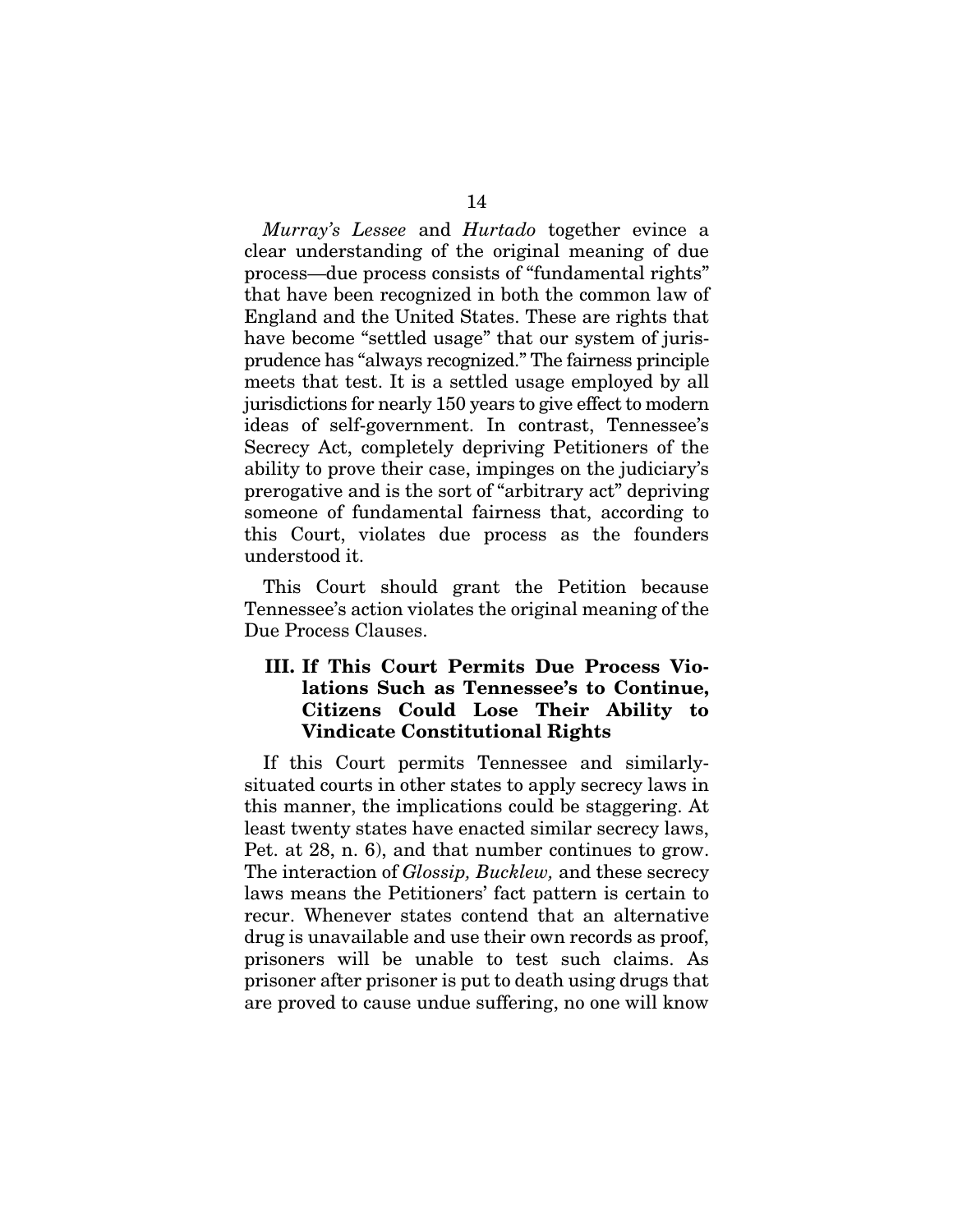if their Eighth Amendment rights were violated under the test this Court established in *Glossip* and affirmed in *Bucklew*. This fundamentally unfair process could further undermine public confidence in the administration of justice.

But the implications extend far beyond executions. There are many other contexts in which a similar application of secrecy laws would prevent citizens from vindicating other constitutional rights. Take guns and the Second Amendment, for example. Just as Tennessee cloaks in secrecy the process leading up to executions, it does the same for the suspension and revocation of a citizen's permit for handguns. In particular, Tennessee law provides that "[a]ny and all records maintained relative to . . . the renewal, expiration, suspension, or revocation of a handgun carry permit" are "confidential . . . and shall not be released in any manner." Tenn. Code Ann.  $§ 10-7-504(0)(1)(C)$ . Although the statute has three exceptions—allowing the release of records to law enforcement, to determine if a person has a handgun permit, and for statistical reports, Tenn. Code Ann.  $\S 10-7-504(0)(2)-(4)$ —none allow a person whose handgun permit was mysteriously suspended or revoked to learn the reasons why.

If citizens cannot learn why their handgun permits were suspended or revoked, they cannot effectively challenge the State's permitting decisions and thereby seek to vindicate their Second Amendment rights. This concern is not limited to Tennessee; at least four other states currently have such permit-secrecy laws on the books. *See* Ark. Code Ann. § 25-19-105(b)(19) ("It is the specific intent of this section that the following shall not be deemed to be made open to the public under the provisions of this chapter . . . [r]ecords pertaining to the issuance, renewal, expiration,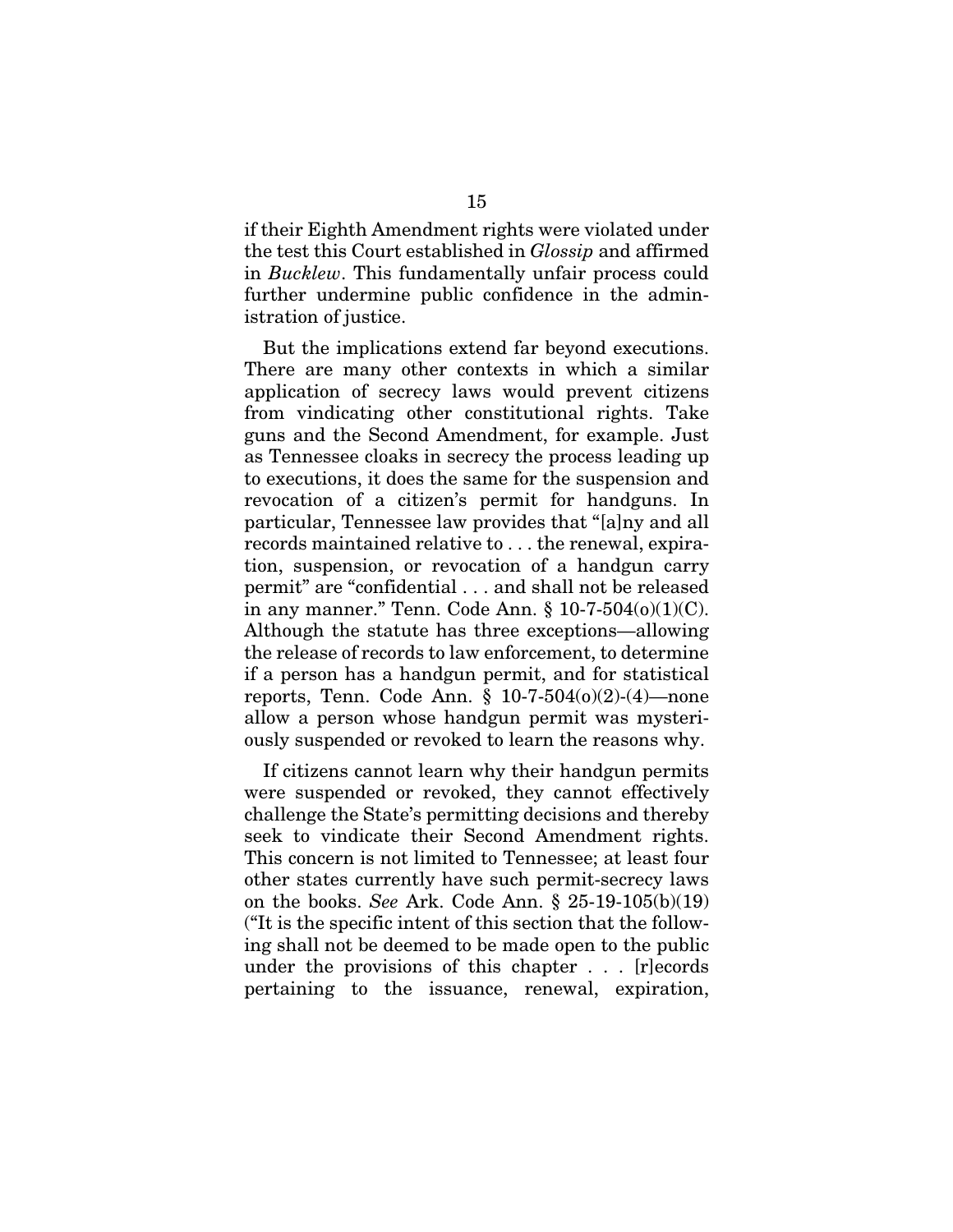suspension, or revocation of a license to carry a concealed handgun  $\dots$ "); Kan. Stat. Ann. § 75-7 $c06(b)$  $({}^{\omega}[R]$ ecords relating to . . . persons who have had a license denied pursuant to this act shall be confidential and shall not be disclosed pursuant to the Kansas open records act."); Ohio Rev. Code Ann. § 2923.129(B) ("[T]he records that a sheriff keeps relative to the issuance, renewal, suspension, or revocation of a concealed handgun license . . . are confidential and are not public records."); N.J. Stat. Ann. § 47:1A-1.1 ("A government record shall not include the following information which is deemed to be confidential . . . personal firearms records . . . [which includes] . . . any document reflecting the issuance or denial of a permit to purchase a handgun  $\dots$ .").

Nor is this problem hypothetical. An article in the Chicago Tribune discussed how, after hundreds of applications for gun permits in Illinois were declined, the applicants were unable to learn the reasons for the denial. *See* Chicago Tribune, *Why such secrecy on gun permits* (July 11, 2014), available at http://www.chic agotribune.com/opinion/ct-xpm-2014-07-11-ct-concealedcarry-permit-edit-0711-20140711-story.html. The article explained:

[S]ome of those who were turned down say they don't know why—and can't find out. One is Michael Thomas, of Chicago, a former Air Force reservist who was honorably discharged. "I have never been arrested or convicted for any offense, either misdemeanor or felony, in the state of Illinois or any other state," he said in a letter to the Illinois State Police. But neither the state police nor the board will tell him why he was refused.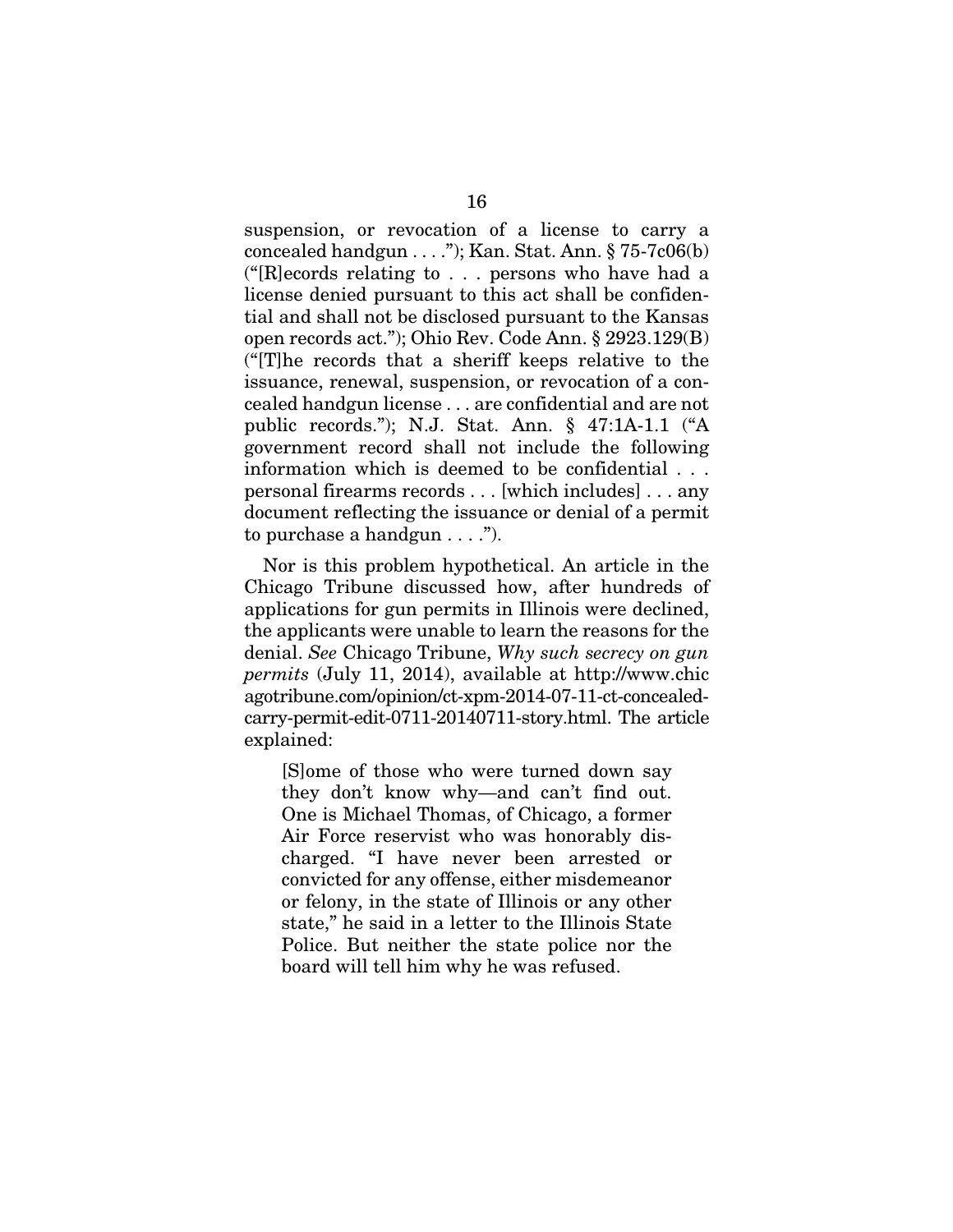So the National Rifle Association is suing the state on behalf of 194 rejected applicants. It argues that the opaque process denies them due process, because they are not informed of the basis for the decision or given the chance to challenge it. We don't often say this, but the NRA has a point. . . . [T]here is no reason for so much secrecy.

#### *Id.*

But the Second and Eighth Amendment are not the only constitutional rights at risk. The First Amendment is jeopardized too. Consider teacher evaluations. Tennessee's secrecy law provides that "[a]ll records containing the results of individual teacher evaluations administered pursuant to the policies, guidelines, and criteria adopted by the state board of education . . . shall be treated as confidential." Tenn. Code Ann.  $\S 10$ -7-504(a)(23). Assume a school district terminates a teacher based on the teacher's evaluation then refuses to disclose the full contents of that evaluation to the teacher. Under the same reasoning of the Tennessee courts below, the teacher would be handcuffed from challenging the termination. Perhaps the teacher was criticized in his evaluation for speaking out on matters of public concern, or for the way he practiced his religion. The teacher would never even know that his First Amendment rights had been violated, and he would be impotent to vindicate those rights. The same is true of the Petitioners in the exercise of their Eighth Amendment rights. If the petition is not granted, these sorts of fact patterns—in the context of executions and otherwise—will proliferate.